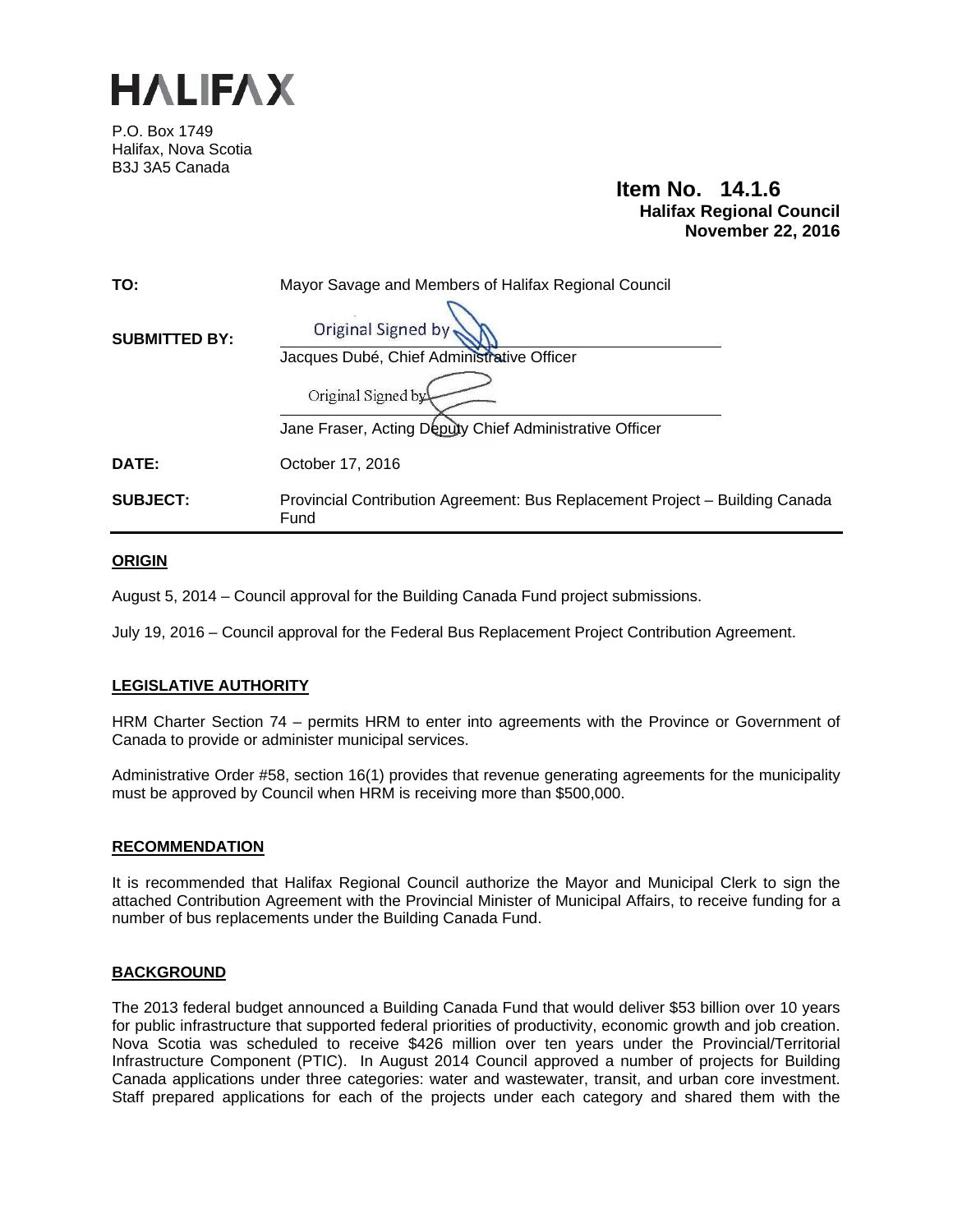Provincial Department of Municipal Affairs. To date funding approval has been secured for:

- Aerotech Wastewater Treatment Facility \$14 million in federal and provincial funding
- Upgraded Water Transmission Mains in Bedford, Port Wallace and Lucasville \$10.1 million in federal and provincial funding

As these two projects belong to Halifax Water, federal and provincial Contribution Agreements were signed by the chair of the Halifax Water board.

#### **DISCUSSION**

On May 24, 2016 HRM staff were informed that funding was approved for a number of conventional and Access-A-Bus replacements. HRM will receive \$3.67 million over 2 years from federal and provincial sources, to be used to replace 10 conventional buses and 6 Access-A-Buses. These new buses help support Halifax Transit's goal of replacing buses at their most efficient economic replacement point of 14 years. New buses also reduce greenhouse gas emissions and maintenance costs, and improve operational reliability.

In July 2016 the Federal Contribution Agreement, formalizing the federal portion of funds, was approved by Council. The attached Contribution Agreement formalizes the Provincial share of funding. The purpose of the Agreement is to establish the terms and conditions whereby Nova Scotia will pay one-third of eligible costs, up to a maximum of \$1,833,333. The Agreement has been reviewed by HRM Legal Services.

The funding received through this agreement flows from the Building Canada Fund. The Building Canada Fund could be used to offset municipal funding for already-approved capital projects, such as the bus purchases covered in the attached agreement. The Building Canada agreement is separate from the new Public Transit Infrastructure Fund (PTIF) announced in the federal 2016 budget. PTIF requires municipalities to match federal funds on new or expanded projects. Council submitted number of incremental projects for funding consideration under PTIF in June 2016. These projects were all approved by the Prime Minister and Premier on August 16, 2016.

The federal government is developing Phase 2 of the PTIF, in consultation with several stakeholders including the Federation of Canadian Municipalities. Details are expected to be announced by the 2017 federal budget. Once project eligibility and funding criteria are announced staff will bring a report with potential projects to Council for consideration.

#### **FINANCIAL IMPLICATIONS**

The provincial funds supplement Halifax Transit's capital budget for 2016-17 and 2017-18, up to a maximum of \$1,833,333 over the two years.

#### **RISK CONSIDERATION**

There are no significant risks associated with the recommendations in this report as the noted funding does not require HRM to expend additional or unbudgeted funds related to this agreement. Staff are currently working on ensuring Transit's long run capital plan aligns with phase 2 of the federal infrastructure plan given HRM's fiscal constraints.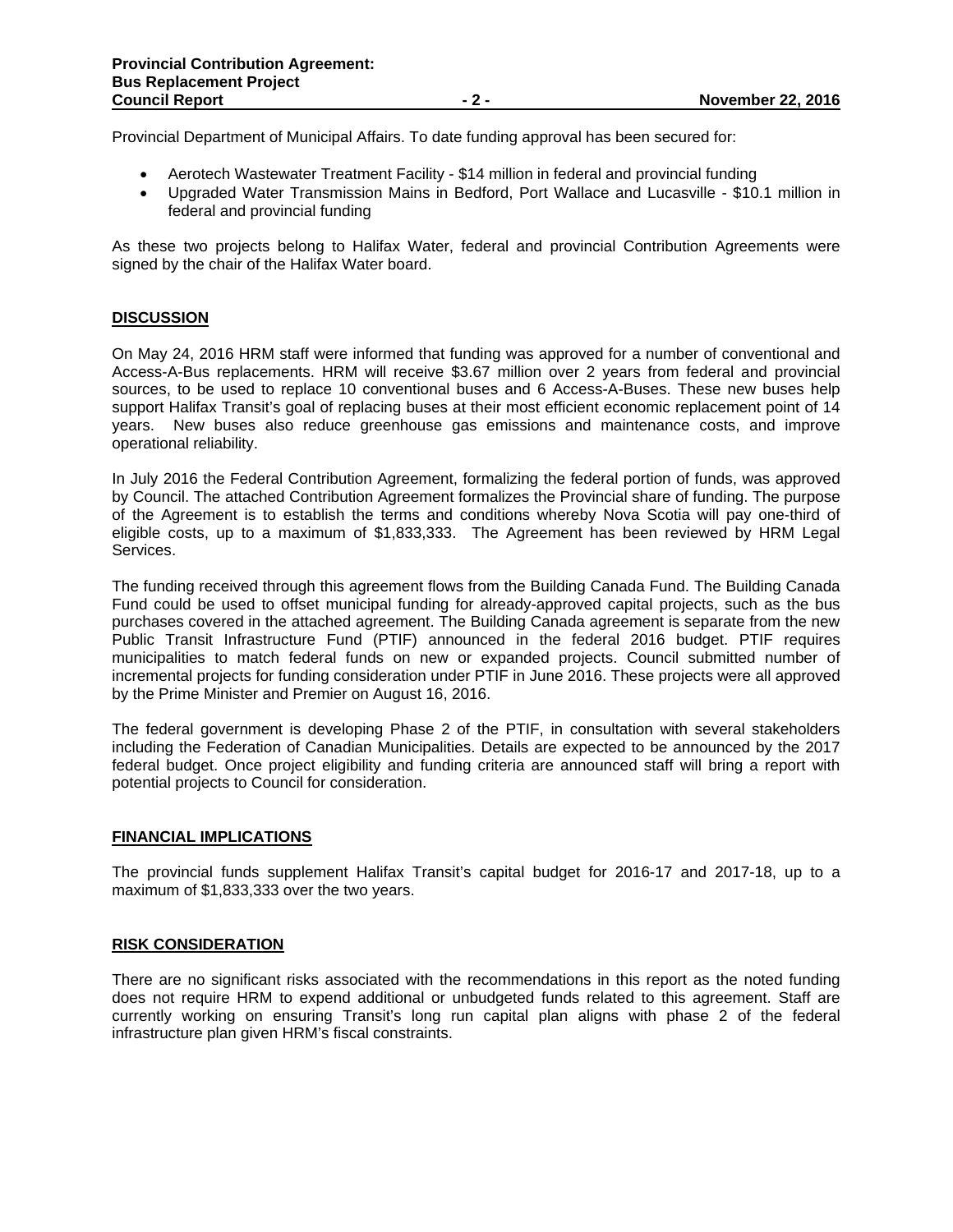#### **COMMUNITY ENGAGEMENT**

N/A

#### **ENVIRONMENTAL IMPLICATIONS**

N/A

#### **ALTERNATIVES**

Council could choose not to approve the acceptance of the provincial Contribution Agreement. This is not recommended as the funds will support additional bus replacements for Halifax Transit, which helps to reduce average life of the fleet and subsequent repair and maintenance costs.

#### **ATTACHMENTS**

Appendix 1 New Building Canada Fund: Provincial-Territorial Infrastructure Component Contribution Agreement for the Halifax Regional Municipality Transit Bus Replacement Project

A copy of this report can be obtained online at http://www.halifax.ca/council/agendasc/cagenda.php then choose the appropriate meeting date, or by contacting the Office of the Municipal Clerk at 902.490.4210, or Fax 902.490.4208.

| Report Prepared by:    | Anne Totten, Intergovernmental Affairs Advisor, 902.490.5623                                 |
|------------------------|----------------------------------------------------------------------------------------------|
| Report Approved by:    |                                                                                              |
|                        | Maggie Macdonald, Managing Director, Government Relations & External Affairs<br>902.490.1742 |
| Legal Approval by:     | John Traves, Q.C., Director, Legal Insurance & Risk Management Services<br>902-490-4226      |
| Financial Approval by: | Amanda White wood, Director of Finance and Information Technology/CFO, 902.490.6308          |
| Report Approved by:    | Dave Reage, MCIP, LPP, Director, Halifax Transit, 902.490.5138                               |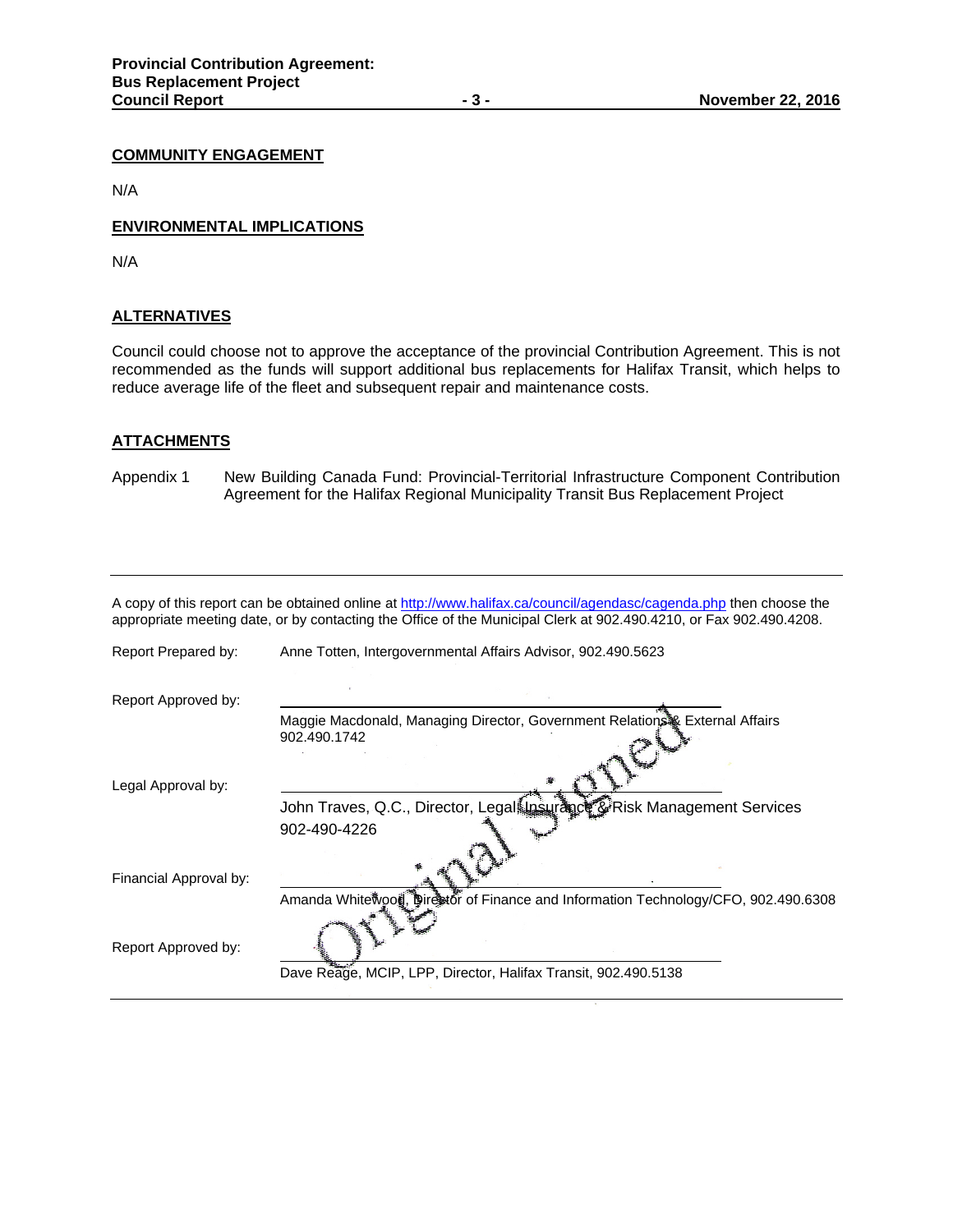### **NEW BUILDING CANADA FUND**

### **PROVINCIAL** – **TERRITORIAL INFRASTRUCTURE COMPONENT**

### **NATIONAL AND REGIONAL PROJECTS**

### **CONTRIBUTION AGREEMENT**

made as of the  $\frac{1}{20}$  day of  $\frac{1}{20}$ .

**BETWEEN: HER MAJESTY THE QUEEN IN RIGHT OF Nova Scotia,** as represented by the Minister of Municipal Affairs ("Nova Scotia")

**AND: HALIFAX REGIONAL MUNICIPALITY**, in the Province of Nova Scotia (the "Recipient")

individually referred to as a "Party" and collectively referred to as the "Parties".

**WHEREAS** Nova Scotia as represented by the Minister of Municipal Affairs has been authorized to administer the provincial portion of the Program entitled the New Building Canada Fund – Provincial – Territorial Infrastructure Component – National and Regional Projects (hereinafter "PTIC – NRP" or "Program"), on behalf of Nova Scotia, to provide for funding of public infrastructure;

**AND WHEREAS** the Recipient has submitted to Nova Scotia and Canada a proposal for the funding of a Project which qualifies for support under the PTIC – NRP;

**AND WHEREAS** the Recipient is responsible to carry out the Project and Nova Scotia wishes to provide financial support for the Project and its objectives;

**NOW THEREFORE**, in accordance with the mutual covenants and agreements herein, the Parties hereby agree as follows:

## **1. INTERPRETATION**

### *1.1 DEFINITIONS*

In addition to the terms and conditions defined in the recitals and elsewhere in this Agreement, a capitalized term has the meaning given to it in this Subsection:

"**Agreement**" means this funding agreement and all schedules, as may be amended from time to time.

"**Agreement End Date**" means March 31, 2024

"**Asset**" means any real or personal property or immovable or movable asset acquired, purchased, constructed, rehabilitated or improved, in whole or in part, with funds contributed by Nova Scotia, under the terms and conditions of this Agreement.

"**Asset Disposal Period**" means the period commencing from the Effective Date and ending five (5) years after the Project Closure Date.

"**Contract**" means an agreement between the Recipient and a Third Party whereby the latter agrees to supply a product or service to a Project in return for financial consideration.

"**Declaration of Completion**" means a declaration in the form as described in Section 7.6 of this Agreement.

"**Effective Date**" means the date of last signature of this Agreement.

"**Eligible Expenditures**" means those costs incurred and paid by the Recipient which are eligible for reimbursement by Nova Scotia as set out in Schedule A (Eligible and Ineligible Expenditures).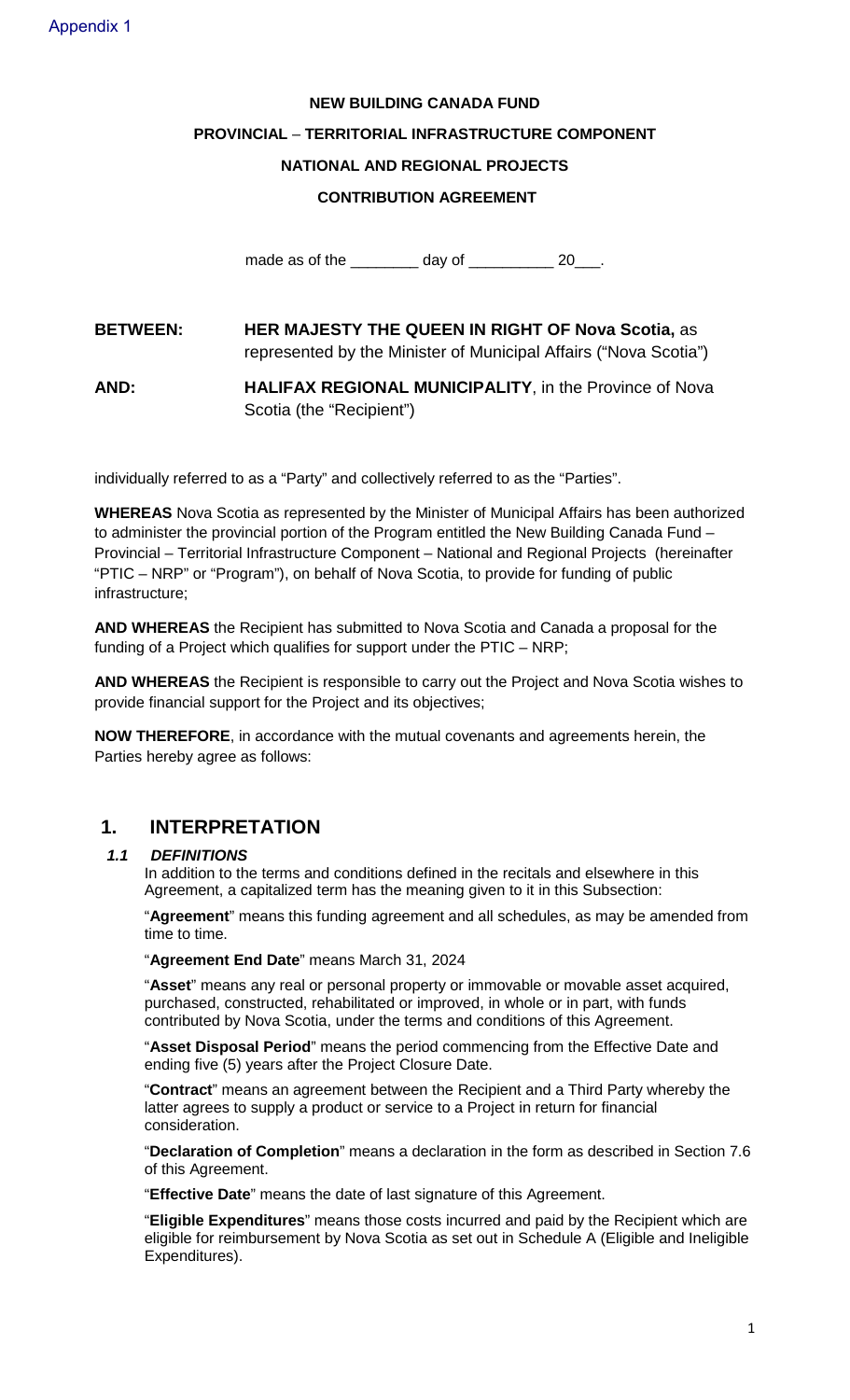"**Fiscal Year**" means the period beginning April 1st of a year and ending March 31st of the following year.

"**Oversight Committee**" means the committee as established pursuant to Section 5 of this Agreement.

"**Project**" means an individual infrastructure project as described in Schedule B (Statement of Work).

"**Project Approval Date**" means the date the Project was approved as described in Schedule B (Statement of Work), which is the date indicated by Canada in writing to the Recipient following Canada's approval in principle of that Project.

"**Project Closure Date**" means eighteen (18) months after the Substantial Completion Date for a Project and no later than three (3) months prior to the Agreement End Date.

**"Progress Report"** means the report(s) required to be submitted by the Recipient throughout the project to update Nova Scotia, pursuant to subsection 7.2, showing construction activity and financial estimates of work done towards the completion of the project as outlined in Schedule B (Statement of Work).

"**Recipient**" has the meaning as assigned in the preamble of this Agreement.

"**Substantial Completion Date**" means the date as shown on an executed Declaration of Completion submitted by the recipient for a project, marking the date on which that project can be used for the purpose for which it was intended as described in Schedule B (Statement of Work).

"**Third Party**" means any person or legal entity, other than a Party, who participates in the implementation of a Project by means of a Contract.

"**Total Financial Assistance**" means total Project funding from all sources, including funding from federal, provincial, territorial, and municipal sources, private sources and In-Kind Contributions.

### *1.2 ENTIRE AGREEMENT*

This Agreement comprises the entire agreement between the Parties. No prior document, negotiation, provision, undertaking or agreement in relation to the subject of the Agreement has legal effect, unless incorporated by reference into this Agreement. No representation or warranty express, implied or otherwise, is made by Nova Scotia to the Recipient except as expressly set out in this Agreement.

### *1.3 DURATION OF AGREEMENT*

This Agreement will be effective as of the Effective Date and will terminate on the Agreement End Date, subject to early termination in accordance with this Agreement.

### *1.4 SCHEDULES*

The following schedules are attached to, and form part of this Agreement:

Schedule A – Eligible and Ineligible Expenditures

Schedule B – Statement of Work

Schedule C – Statement of Financial Contribution

Schedule D – Communications Protocol

### **2. PURPOSE OF AGREEMENT**

The purpose of this Agreement is to establish the terms and conditions upon which Nova Scotia will contribute funding to the Recipient for the Project.

## **3. OBLIGATION OF THE PARTIES**

### *3.1 CONTRIBUTION BY NOVA SCOTIA*

a) Nova Scotia agrees to pay a contribution to the Recipient for the Project in an amount outlined in Schedule C (Statement of Financial Contribution) in respect of that Project.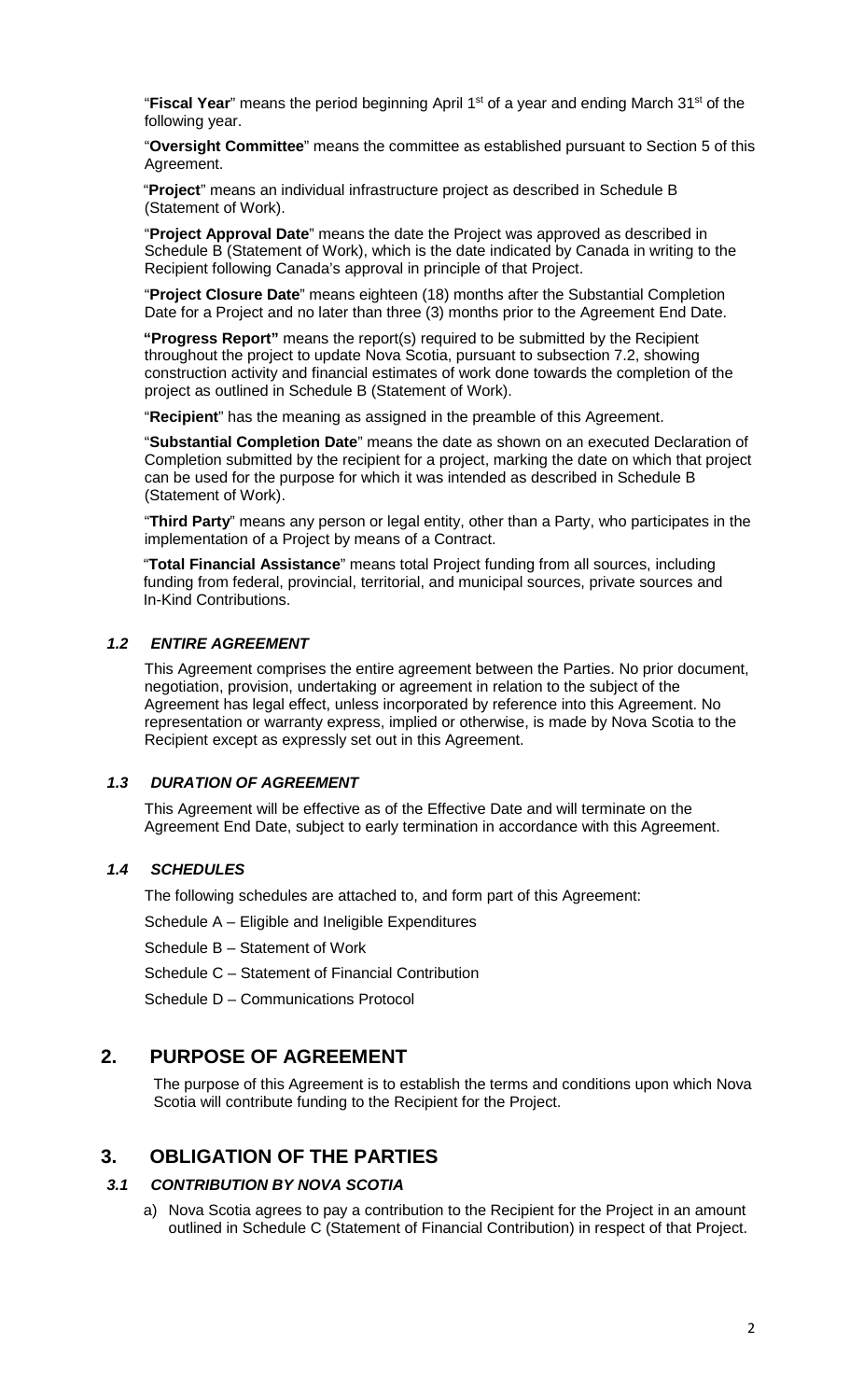- b) A contribution by Nova Scotia for the Project will be payable in accordance with the terms and conditions of this Agreement and the Fiscal Year breakdown in Schedule C (Statement of Financial Contribution) for that Project.
- c) The maximum provincial funding to the Project, will not exceed one-third (33.33%) of the total Eligible Expenditures for the Project unless otherwise agreed to in writing by Nova Scotia.
- d) Payments made during the Project will not exceed 90% of the Contribution. Projects are subject to a financial holdback of 10% until the Project is completed to the satisfaction of Nova Scotia.
- e) The Parties acknowledge that Nova Scotia's role in respect of the Project is limited to making a financial contribution to the Recipient and that Nova Scotia will have no involvement in the implementation of that Project or its operation. Nova Scotia is neither a decision-maker nor an administrator to the Project.

### *3.2 COMMITMENTS BY THE RECIPIENT*

- a) The Recipient will complete each Project in a diligent and timely manner as per applicable standards, within the costs and deadlines specified in this Agreement and in accordance with the terms and conditions of this Agreement.
- b) The Recipient will be responsible for all costs of the Project including cost overruns, if any.
- c) The Recipient will inform Nova Scotia promptly of the Total Financial Assistance received or due for each Project.
- d) The Recipient will repay to Nova Scotia any and all disallowed costs, surpluses, unexpended contributions, and overpayments made under and according to the terms and conditions of this Agreement.
- e) The Recipient will ensure the ongoing operation, maintenance, and repair of any Asset, as per appropriate standards determined by Canada, during the Asset Disposal Period.
- f) Nova Scotia may request that the Recipient declare to Nova Scotia any amounts owing to the Province, under legislation or contribution agreements, which constitute an overdue debt. The Recipient recognizes that any such amount owing is a debt due to the Province and may be set-off by Nova Scotia in accordance with Subsection 16.3 (Debts Due to the Province and Repayable Contributions).
- g) The Recipient will inform Nova Scotia immediately of any fact or event that will compromise wholly or in part the Project.
- h) The Recipient will inform Nova Scotia promptly of any planned changes to the Project. The Recipient agrees that any changes to that Project will require Nova Scotia's consent, which may be subject to terms and conditions and that the Parties will execute a corresponding amendment to the Agreement.
- The Recipient will ensure that prior to the commencement of the Project and throughout this Agreement, it shall have in place the appropriate insurance policies set out in Section 6.3. (Insurance).

### *3.3 APPROPRIATIONS AND FUNDING LEVELS*

Notwithstanding Nova Scotia's obligation to make any payment under this Agreement, this obligation does not arise if, at the time when a payment under this Agreement becomes due, the Legislative Assembly of Nova Scotia has not passed an appropriation that is sufficient and constitutes lawful authority for making the payment. Nova Scotia may reduce or terminate any payment under this Agreement in response to the reduction of appropriations or departmental funding levels in respect of transfer payments, the program under which this Agreement was made or otherwise, as evidenced by any appropriation act or Nova Scotia's main or supplementary estimates expenditures. Nova Scotia will not be liable for any direct, indirect, consequential, exemplary or punitive damages, regardless of the form of action, whether in contract, tort or otherwise, arising from any such reduction or termination of funding.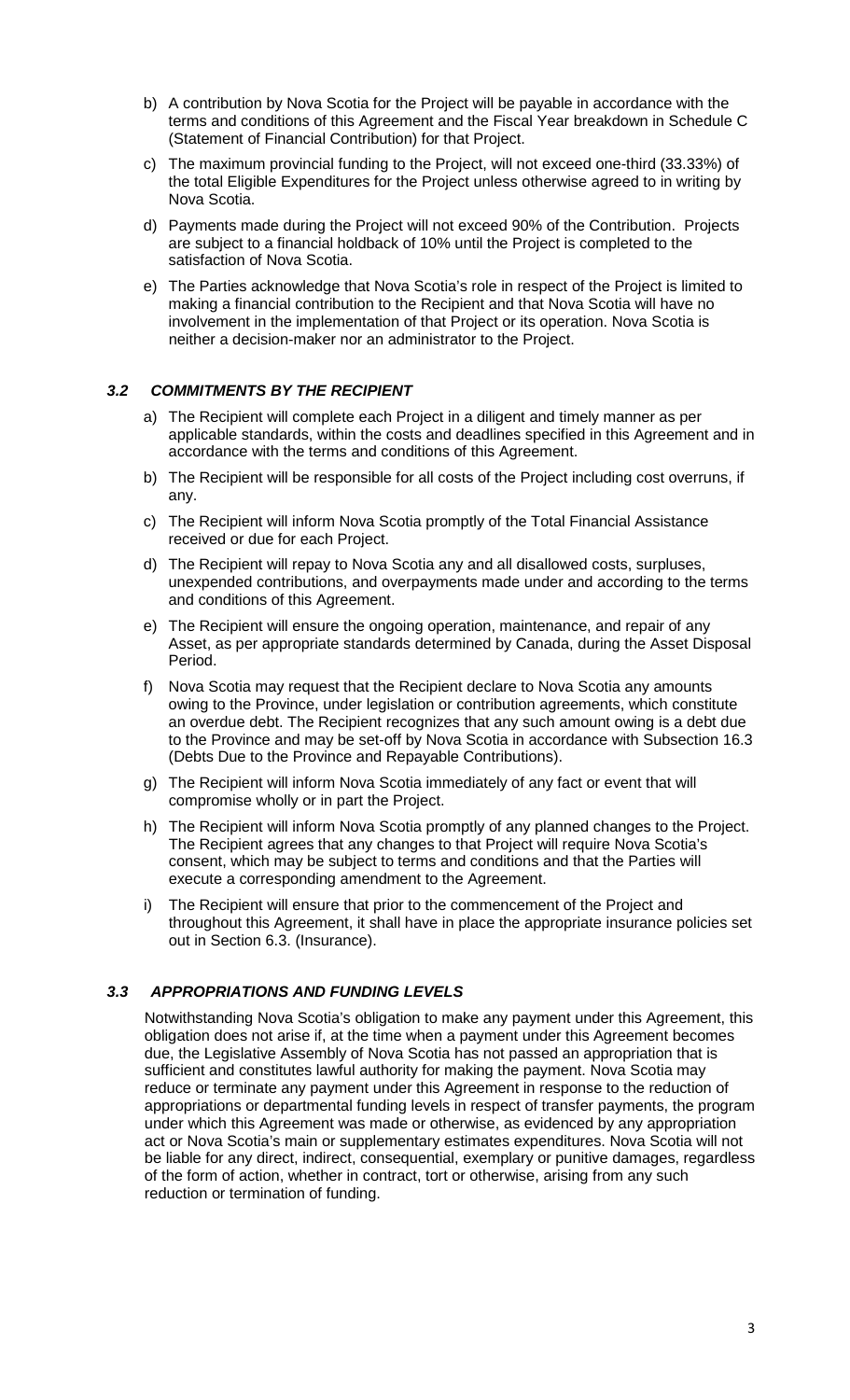### *3.4 FISCAL YEAR BUDGETING*

- a) The contribution amounts payable by Nova Scotia for each Fiscal Year of the Project are set out in Schedule C (Statement of Financial Contribution) for the Project.
- b) If the actual amount payable by Nova Scotia in respect of any Fiscal Year of a Project differs from the estimated amount in Schedule C (Statement of Financial Contribution) of that Project, the Recipient shall request in a timely manner that Nova Scotia reallocate the difference between the two amounts to a subsequent Fiscal Year of that Project. Subject to Subsection 3.3 (Appropriations and Funding Levels) and provided the Recipient has made the request, Nova Scotia agrees to make reasonable efforts to accommodate the Recipient's request. The Recipient acknowledges that requests for re-allocation of a Project's funding will require appropriation adjustments or provincial Legislative Assembly approvals.
- c) In the event that any requested re-allocation of a Project's funding is not approved, the amount of Nova Scotia's contribution payable pursuant to subsection 3.1 (Contribution by Nova Scotia) in respect of that Project may be reduced by the amount of the requested re-allocation. If the contribution payable by Nova Scotia pursuant to subsection 3.1 (Contribution by Nova Scotia) is so reduced, the Parties agree to review the effects of such reduction on the overall implementation of that Project and to adjust the terms and conditions of this Agreement as appropriate.

### *3.5 CHANGES IN PROJECT COSTS AND FUNDING*

If, at any time during the term of this Agreement, one or all of the Parties determines that it will not be possible to complete the Project unless the Recipient expends amounts in excess of the funding available to it, the Party will immediately notify the other Party of that determination and Nova Scotia may suspend its funding obligation. The Recipient will, within thirty (30) business days of a request from Nova Scotia, provide a summary of the measures that it proposes to remedy the shortfall. If Nova Scotia is not satisfied that the measures proposed will be adequate to remedy the shortfall, then Nova Scotia may exercise one of the remedies listed at Subsection 12.3 (Remedies on Default).

### *3.6 CONDITION PRECEDENT*

a) Condition(s)

The Recipient agrees that the Province has no obligation to make payments to the Recipient in respect of the Project unless and until it demonstrates, to Nova Scotia's satisfaction, that the conditions precedent with respect to the Project, if any, as outlined in Schedule B (Statement of Work) has been satisfied.

b) Remedy

In the event that the Recipient is unable to meet the conditions set out in Schedule B (Statement of Work) in respect of the Project, Nova Scotia may terminate its obligations under the Agreement as it applies to the Project. Nova Scotia will not be liable for any direct, indirect, consequential, exemplary or punitive damages, regardless of the form of action, whether in contract, tort or otherwise, arising from the termination of such obligations.

### *3.7 CONDITION SUBSEQUENT*

In the event that the Recipient fails to meet the condition subsequent with respect to the Project, if any, as outlined in Schedule B (Statement of Work), the Recipient undertakes to reimburse the Province, on demand, a proportionate amount of the funds so contributed by the Province.

### *3.8 ENVIRONMENTAL ASSESSMENT AND ABORIGINAL CONSULTATION*

Nova Scotia's funding for a Project is conditional upon Nova Scotia being satisfied that its obligations under the Canada *Environmental Assessment Act, 2012 (CEAA 2012)* and any Aboriginal Consultation requirements are met.

### *3.9 DISPOSAL OF ASSETS*

a) The Recipient will retain title to and ownership of the Asset for the Asset Disposal Period.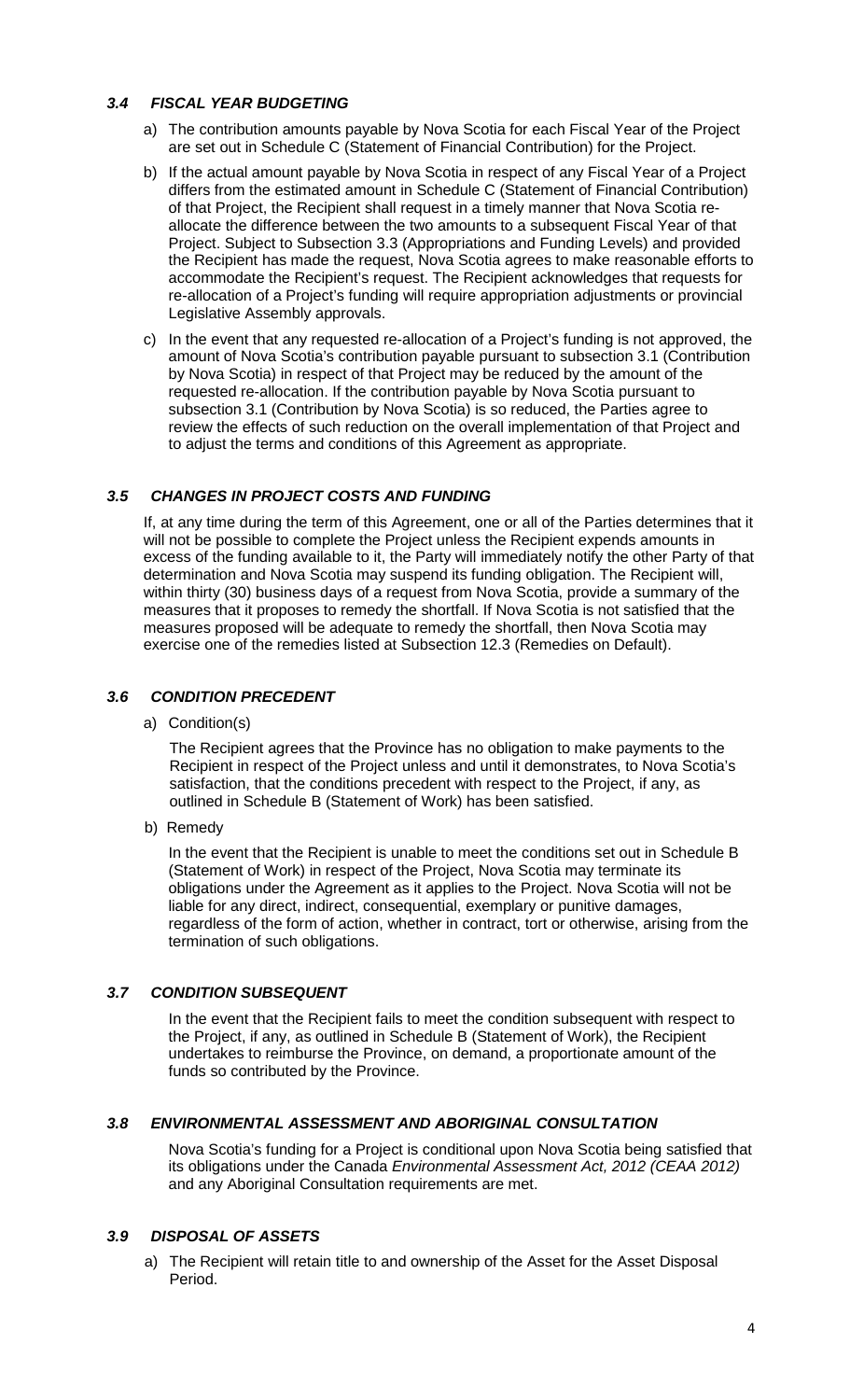b) The Recipient undertakes to notify Nova Scotia in writing, one hundred eighty (180) business days in advance if, at any time during the Asset Disposal Period, the Recipient proposes to sell, lease, encumber, use in a manner other than as described in their request for funding under the Program or in the Agreement, or otherwise dispose of, directly or indirectly, any Asset, other than to Canada, the Province of Nova Scotia, a Crown Corporation, or a wholly-publicly owned entity and, upon disposition, undertakes to reimburse Nova Scotia, at Nova Scotia's discretion, any funds received from Nova Scotia for the Project.

## **4. RECIPIENT REPRESENTATIONS AND WARRANTIES**

The Recipient represents and warrants to Nova Scotia that:

- a) the Recipient has the capacity and authority to enter into this Agreement and to carry out the Project as listed in Schedule B (Statement of Work);
- b) the Recipient has the requisite power to own the Assets;
- c) this Agreement constitutes a legally binding obligation of the Recipient, enforceable against it in accordance with its terms and conditions;
- d) all information submitted to Nova Scotia as set out in this Agreement is true, accurate, and was prepared in good faith to the best of its ability, skill, and judgment; any person or legal entity that the Recipient has hired, for payment, to speak to or correspond with any employee or other person representing Nova Scotia on the Recipient's behalf, concerning any matter relating to the contribution under this Agreement or any benefit hereunder and who is required to be registered pursuant to the federal *Lobbying Act*, is registered pursuant to that *Act*, and that the Recipient has not and will not make a payment or other compensation to any person or legal entity that is contingent upon or is calculated upon the contribution under this Agreement or negotiating the whole or any part of the terms and conditions of this Agreement;
- e) there are no actions, suits, investigations or other proceedings pending or, to the knowledge of the Recipient, threatened and there is no order, judgment or decree of any court or governmental agency which could materially and adversely affect the Recipient's ability to carry out the activities contemplated by this Agreement. The Recipient will inform Nova Scotia immediately if any such action or proceedings are threatened or brought during the term of this Agreement; and,
- f) the Recipient is in good standing under the laws of Nova Scotia.

## **5. OVERSIGHT COMMITTEE**

Unless otherwise agreed to in writing, the Parties will establish an Oversight Committee comprising of a Provincial co-chair and a co-chair from the Recipient or use an already existing committee if agreed by all voting members, established between the Parties for the Program, to monitor this Agreement. The Oversight Committee will:

- a) monitor the progress of the Projects;
- b) act as a forum to resolve potential issues and address concerns;
- c) monitor compliance with the terms and conditions of this Agreement;
- d) review and as necessary, recommend to the Parties amendments to the Agreement; and,
- e) attend to any other function required by this Agreement or, in relation to this Agreement, as mutually directed by the Parties.

## **6. CONTRACT PROCEDURES**

### *6.1 AWARDING OF CONTRACTS*

a) The Recipient agrees that an appropriate tendering process will be followed in all circumstances where more than one supplier of goods and services is available. The Recipient shall ensure that all tendering practices and transactions represent fair market value and are transparent, open, competitive, accountable, and meet the intent of the Province of Nova Scotia's Procurement Policy, including compliance with the Agreement on Internal Trade between the Federal, Provincial and Territorial governments if applicable.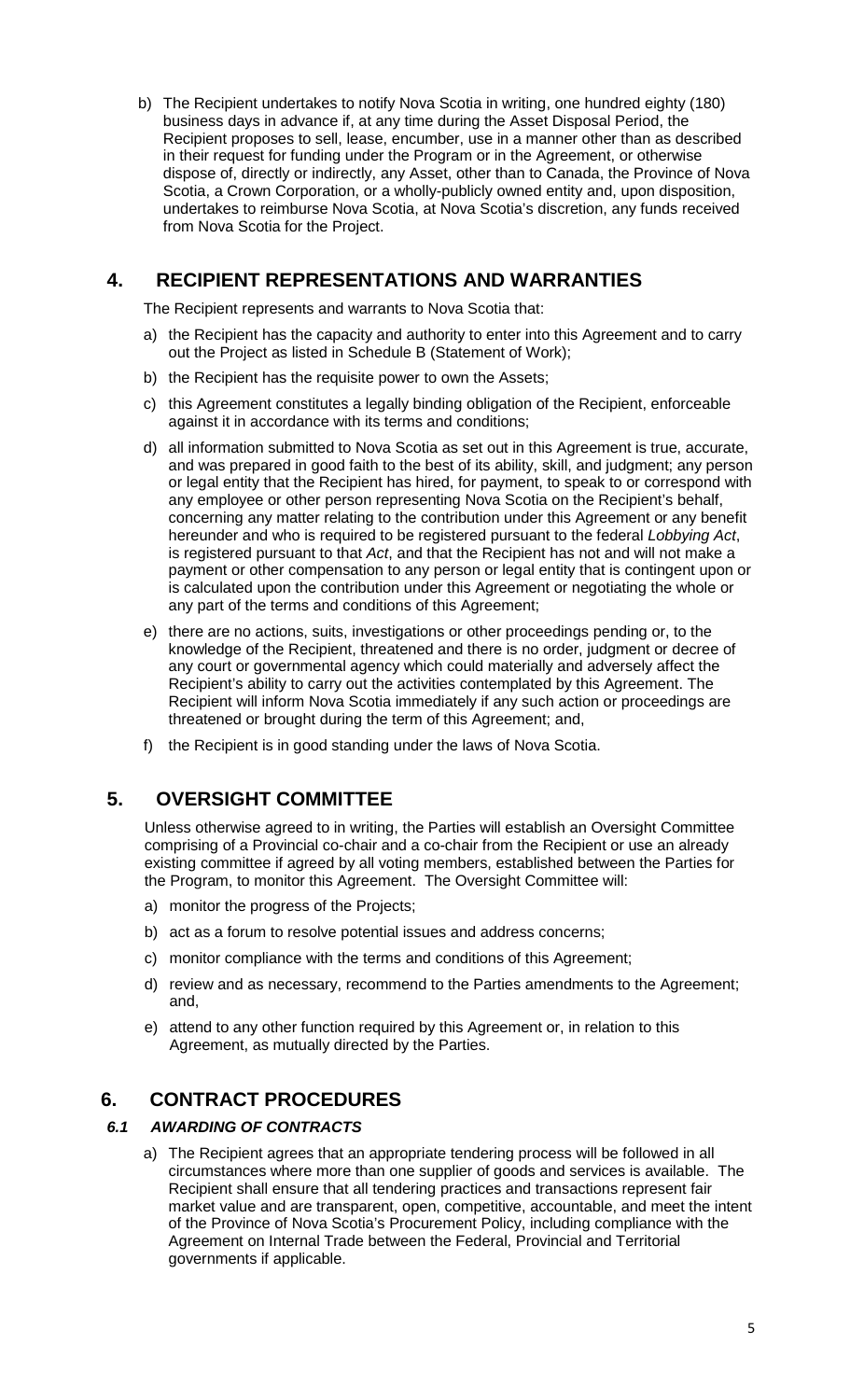- b) If Nova Scotia determines that the Recipient has awarded a Contract in a manner that is not in compliance with the foregoing, upon notification to the Recipients, Nova Scotia may consider the expenditures associated with the Contract to be ineligible.
- c) Where a tender is awarded to other than the lowest bidder, the Recipient shall provide a report if requested by Nova Scotia, including a complete account of the facts, along with rationale for rejecting the lowest bidder, and a resolution by the Recipient's Council or Board choosing the successful bid.
- d) Any untendered costs may be deemed ineligible for cost-sharing unless approved in writing by Nova Scotia prior to the cost being incurred.
- e) Notwithstanding paragraph 6.1(c), Nova Scotia may in its absolute discretion require a report on any cost or expense incurred by the Recipient, whether tendered or not. The Recipient shall provide such details and information as Nova Scotia may reasonably require.

### *6.2 CONTRACT PROVISIONS*

The Recipient will ensure that all Contracts are consistent with, and incorporate, the relevant provisions of this Agreement. More specifically but without limiting the generality of the foregoing, the Recipient agrees to include terms and conditions in all Contracts to ensure that:

- a) the Third Party will keep proper and accurate financial accounts and records, including but not limited to its contracts, invoices, statements, receipts, and vouchers, in respect of each Project it participates in for at least six (6) years after the respective Project Closure Date and that the Recipient and Nova Scotia has the contractual right to a them;
- b) Nova Scotia, or its designates, shall be permitted, at all reasonable times, to inspect the terms of the contract and any records and accounts respecting the Project;
- c) all applicable laws, including labour, environmental and human rights legislation shall be complied with; and
- d) the Third Party shall be solely responsible for and shall save harmless and indemnify Nova Scotia and its Ministers, officers, employees and agents from and against all claims, liabilities and demands of any kind with respect to any injury to persons (including, without limitation, death), damage to or loss or destruction of property, economic loss or infringement of rights caused by or arising directly or indirectly from:
	- (i) the Project;
	- (ii) the performance of the contract or the breach of any term or condition of the contract by the Third Party or its officers, employees or agents;
	- (iii) the on-going operation, maintenance and contract or the breach of any term of condition of the contract by the Third Party or its officers, employees or agents; and/or
	- iv) any omission or any willful or negligent act of the Third Party or its officers, employees or agents.

### *6.3 INSURANCE*

The Recipient shall maintain adequate all-risk insurance coverage on all buildings, structures, machinery and equipment and public liability insurance of not less than two million dollars (\$2,000,000) during the term of construction and not less than eighteen (18) months thereafter. Upon request by Nova Scotia, the Recipient shall provide proof of such insurance in a form acceptable to Nova Scotia.

## **7. CLAIMS AND PAYMENTS**

### *7.1 PAYMENT CONDITIONS*

Nova Scotia will not:

- a) pay any claims in respect of the Project submitted after the Project Closure Date, unless otherwise accepted in writing by Nova Scotia;
- b) pay interest for failing to make a payment under this Agreement; and,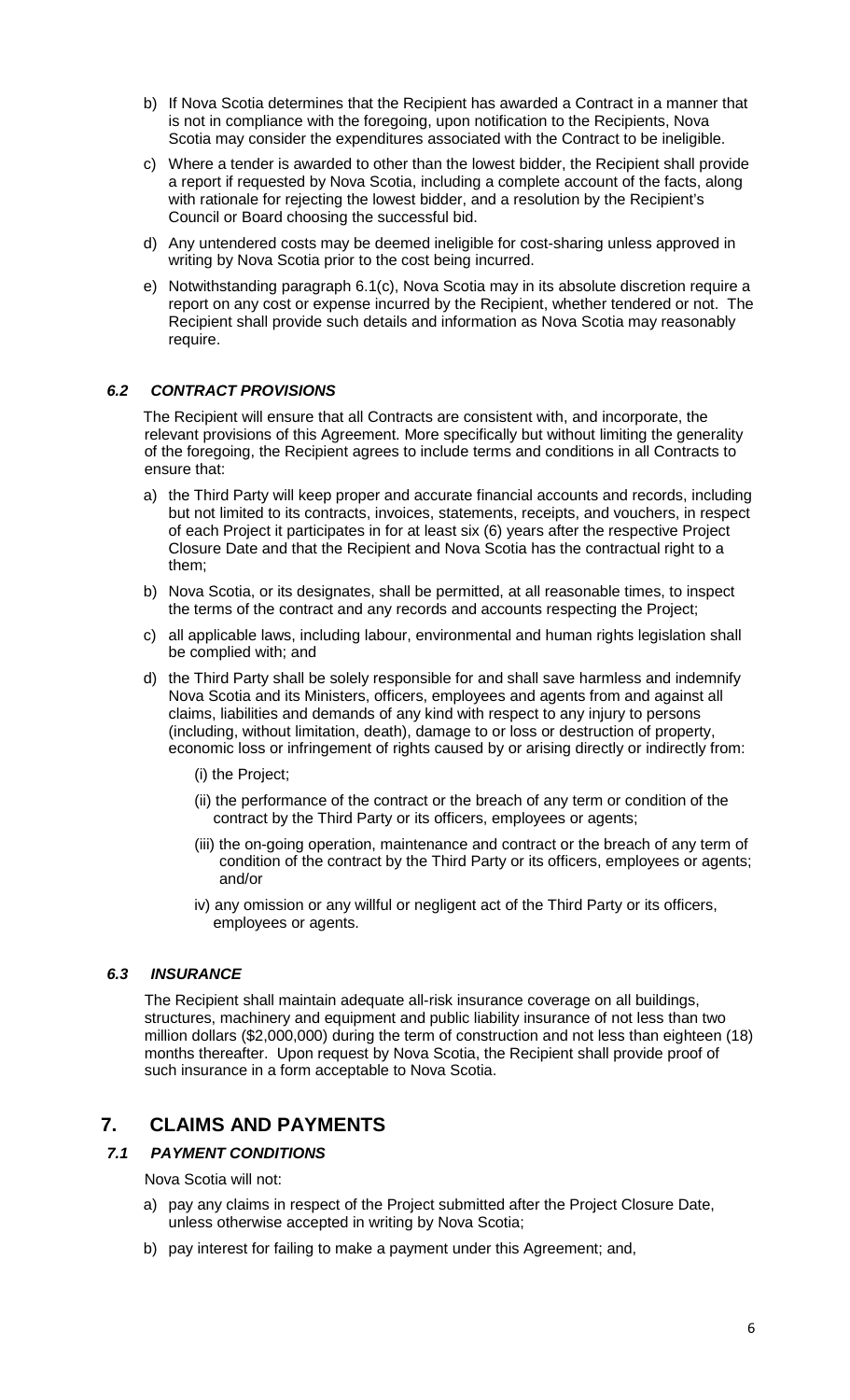c) pay any claims for the Project until the requirements regarding the *Canadian Environmental Assessment Act*, 2012 and aboriginal consultation, if identified in respect of the Project are, in Nova Scotia's opinion, satisfied to the extent possible at the date the claim is submitted to the Province.

### *7.2 PROGRESS CLAIMS*

- a) After Eligible Costs have been incurred and paid by the Recipient, payments from the Program, if any, will be disbursed upon satisfactory receipt of a completed interim claim in a format as prescribed by Nova Scotia. Each progress claim must include an attestation by the Project Manager and Senior Municipal Official designated in writing by the Recipient as to the accuracy of the information submitted in support of the claim.
- b) An interim claim must be accompanied by a claim details form, including cheque date and number, supplier name and invoice number, particulars and cheque amount.
- c) Where reasonable, claims should be submitted as soon as possible after the Eligible cost is incurred. At the latest, Claims must be received by March 31<sup>st</sup> of the year following the fiscal year in which the Eligible Cost is incurred and, in all circumstances, no later than the Project Closure Date.
- d) The Recipient shall comply with Generally Accepted Accounting Principles (GAAP), in effect and applied in Nova Scotia, for the purpose of financial reporting on this project and to provide accurate and timely Progress Reports on a quarterly basis or as otherwise requested by Nova Scotia.

### *7.3 FINAL CLAIM*

The Recipient will submit a final claim to Nova Scotia for the project no later than the Project Closure Date of that project. Prior to the release of the final payment by Nova Scotia, a completed Declaration of Completion for that project must be received by Nova Scotia in accordance with section 7.6 (Declaration of Completion).

### *7.4 FINAL ADJUSTMENTS*

Upon receipt of the final claim for the Project, but before issuing the final payment for the Project, the Parties will jointly carry out a final reconciliation of all claims and payments in respect of the Project and make any adjustments required in the circumstances.

### *7.5 RETENTION OF CONTRIBUTION*

Payments made during the Project will not exceed 90% of the Contribution. The Project is subject to a financial holdback of 10% until the Project is completed to the satisfaction of Nova Scotia.

### *7.6 DECLARATION OF COMPLETION*

The Recipient shall provide to Nova Scotia a copy of the completed Declaration of Completion document as submitted to the Government of Canada for this project no later than the Project Closure Date

## **8. REPORTING**

### *8.1 PROGRESS REPORT*

a) The Recipient will provide regular progress updates to Nova Scotia at a timing and frequency determined by Nova Scotia. The first progress report under this Agreement must cover the period from the Project Approval Date.

- b) Each progress report will include, at a minimum, the following information:
	- (i) A summary of the Project's progress; and,
	- (ii) An update on Project issues/risks, if any, and mitigation measures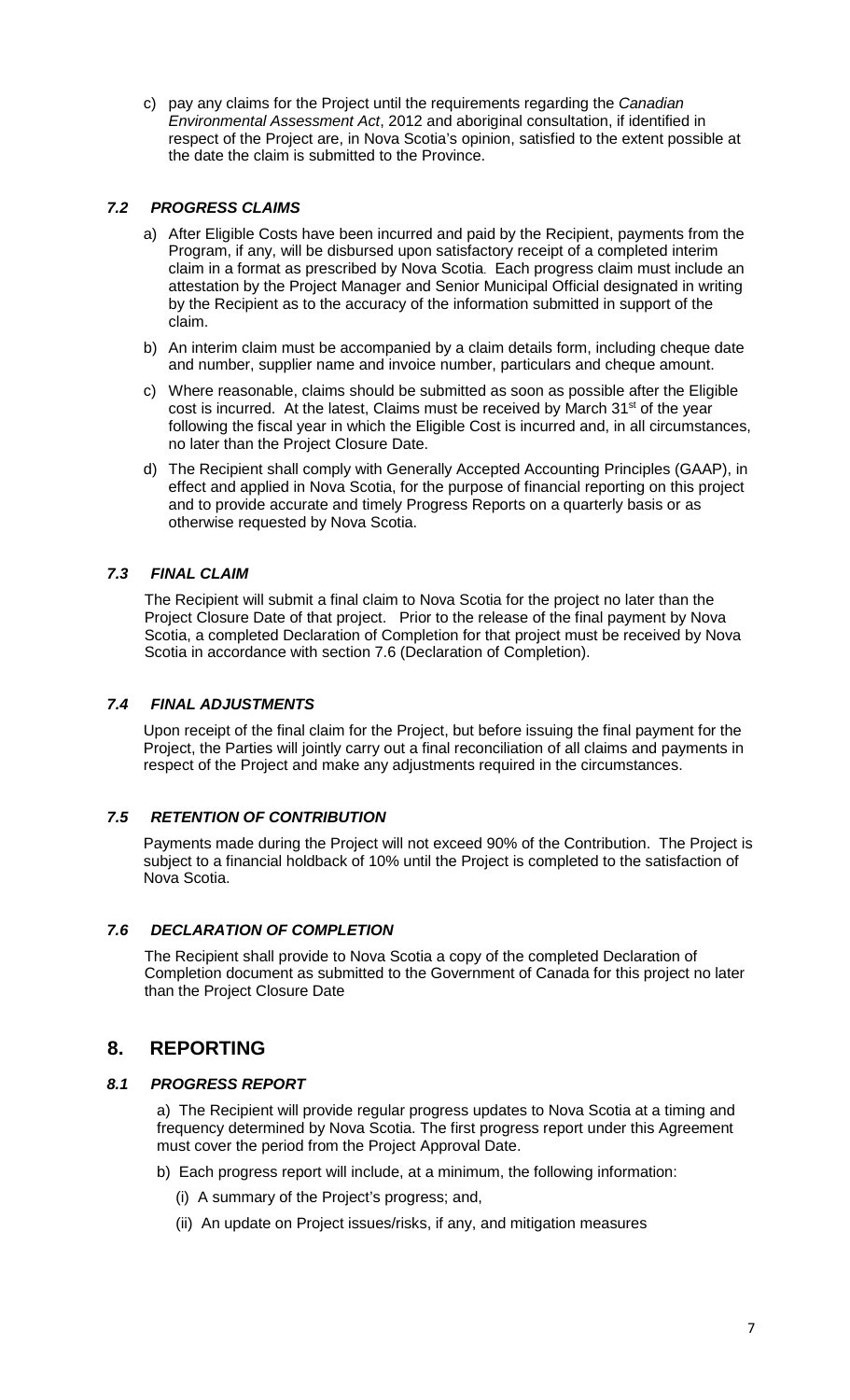### *8.2 FINAL REPORT*

The Recipient shall provide a copy of the final report as submitted to the Government of Canada for this project no later than the Project Closure Date.

## **9. AUDIT**

- a) Nova Scotia may require additional assurances in the form of an independent audit opinion, carried out at the Ultimate Recipient's expense and conducted by an accredited and independent auditor in accordance with the Canadian Auditing Standards to confirm that expenditures claimed to the Nova Scotia for reimbursement were Eligible Expenditures.
- b) Nova Scotia reserves the right to undertake, at any time, any other audit in relation to a Project at its expense.
- c) The Recipient agrees to ensure that prompt and timely corrective action is taken in response to any audit findings and recommendations conducted in accordance with this Agreement. A report on follow-up actions taken to address recommendations and results of the audits will be submitted to Nova Scotia by the Recipient in a timely manner.
- d) The Recipient will keep proper and accurate financial accounts and records, including but not limited to its Contracts, invoices, statements, receipts, and vouchers, in respect of a Project for at least six (6) years after its Construction Completion Date.

## **10. EVALUATION**

The Recipient agrees to provide all information related to the Project to Nova Scotia during and following the termination of this Agreement and the termination of the *Canada-Nova Scotia New Building Canada Fund National and Regional Projects Agreement* in order for Nova Scotia to conduct an evaluation of the performance of the Program.

## **11. ACCESS**

The Recipient will provide Nova Scotia and its designated representatives with reasonable and timely access to each Project sites, facilities, and any documentation for the purposes of audit, inspection, monitoring, evaluation, and ensuring compliance with this Agreement.

## **12. COMMUNICATIONS**

- a) The Parties will comply with Schedule D (Communications Protocol).
- b) The Recipient acknowledges that the following may be made publicly available by Nova Scotia:
	- i. the name of the Parties, the amount awarded by Nova Scotia, and the general nature of the Project; and,
	- ii. any evaluation or audit report and other reviews related to this Agreement.

## **13. DISPUTE RESOLUTION**

The Parties will keep each other informed of any issue that could be contentious by exchanging information:

a) if a contentious issue arises, the Committee will examine it and will, in good faith and reasonably, attempt to resolve potential disputes as soon as possible and in any event within thirty (30) business days of its receipt of notice of such contentious issue;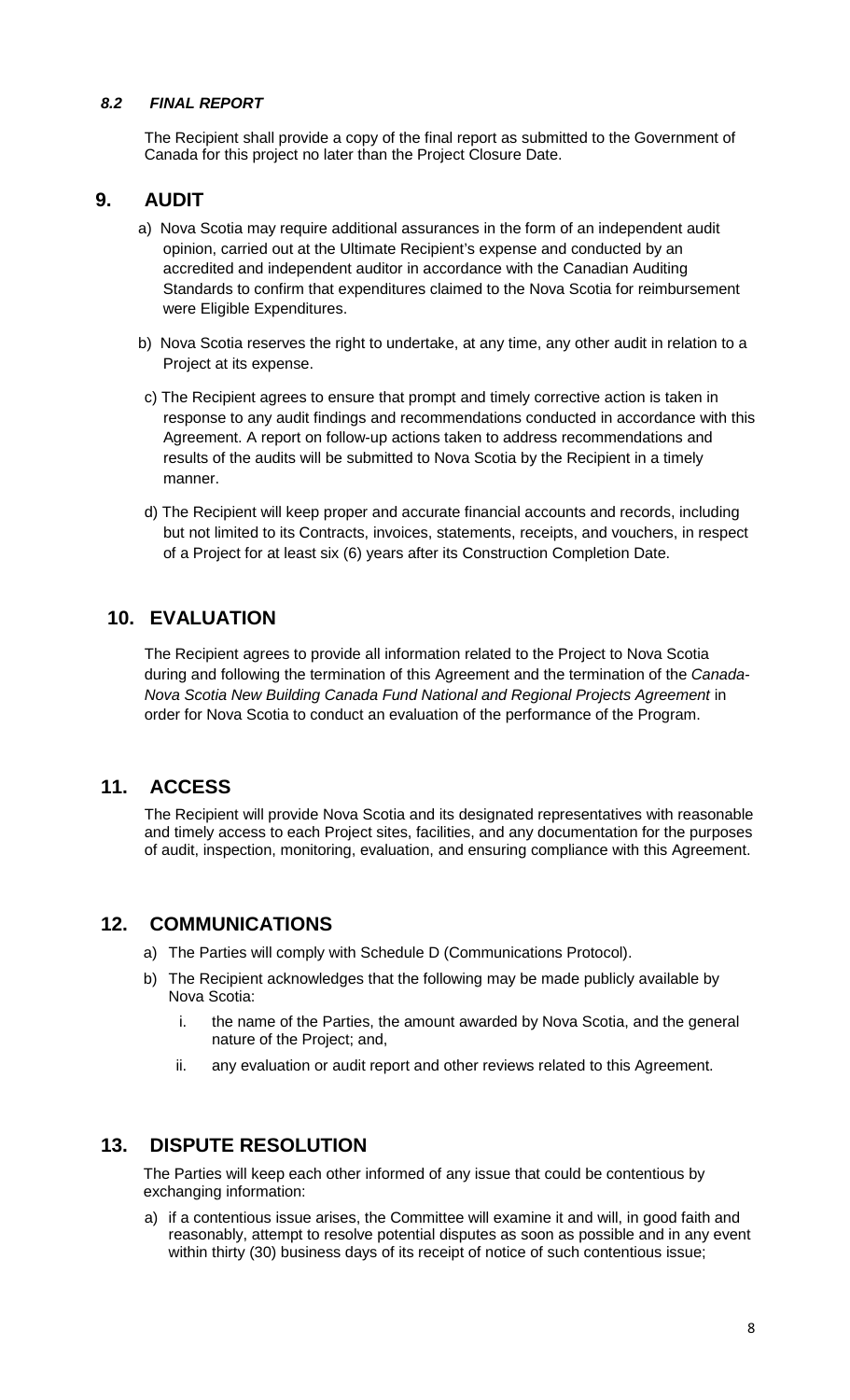- b) where the Committee cannot agree on a resolution, the matter will be referred to each Party's signatory of this Agreement for resolution. The Parties will provide a decision within ninety (90) business days of the referral from the Committee;
- c) where the Parties' signatories cannot agree on a resolution, the Parties may explore any alternative dispute resolution mechanisms available to them to resolve the issue; and,
- d) any payments related to the issue in dispute will be suspended, together with the obligations related to such issue, pending resolution.

The Parties agree that nothing in this Section will affect, alter or modify the rights of Nova Scotia to terminate this Agreement.

## **14. DEFAULT**

### *14.1 EVENTS OF DEFAULT*

The following events constitute Events of Default under this Agreement:

- a) the Recipient has not complied with one or more of the terms and conditions of this Agreement;
- b) the Recipient has not completed the Project in accordance with the terms and conditions of this Agreement;
- c) the Recipient has submitted false or misleading information to Nova Scotia or made a false or misleading representation to Nova Scotia in respect of the Project or in this Agreement, except for an error in good faith, demonstration of which is incumbent on the Recipient, to Nova Scotia's satisfaction;
- d) the Recipient has neglected or failed to pay Nova Scotia any amount due in accordance with this Agreement.
- e) the Recipient becomes insolvent, commits an act of bankruptcy, takes the benefit of any statute relating to bankrupt and insolvent debtors or goes into receivership or bankruptcy; and,
- f) the Recipient is wound up or dissolved.

### *14.2 DECLARATION OF DEFAULT*

- a) Nova Scotia may declare a default if:
	- i. one or more of the Events of Default occurs;
	- ii. Nova Scotia gave notice to the Recipient of the event which in Nova Scotia's opinion constitutes an Event of Default; and,
	- iii. the Recipient has failed, within thirty (30) business days of receipt of the notice, either to remedy the Event of Default or to notify and demonstrate, to the satisfaction of Nova Scotia, that it has taken such steps as are necessary to remedy the Event of Default.
- b) Notwithstanding Paragraph 12.2 a) (Declaration of Default), the occurrence of any of the Events of Default listed at Paragraphs 12.1 e) (Events of Default) or 12.1 f) (Events of Default) will automatically trigger a default under this Agreement, without any further notice to the Recipient.

### *14.3 REMEDIES ON DEFAULT*

In the event Nova Scotia declares a default under Subsection 12.2 (Declaration of Default), Nova Scotia may exercise one or more of the following remedies, without limiting any remedy available to it at law:

- a) suspend any obligation by Nova Scotia to contribute or continue to contribute funding to the Project, including any obligation to pay an amount owing prior to the date of such suspension;
- b) terminate any obligation of Nova Scotia to contribute or continue to contribute funding to the Project, including any obligation to pay any amount owing prior to the date of such termination;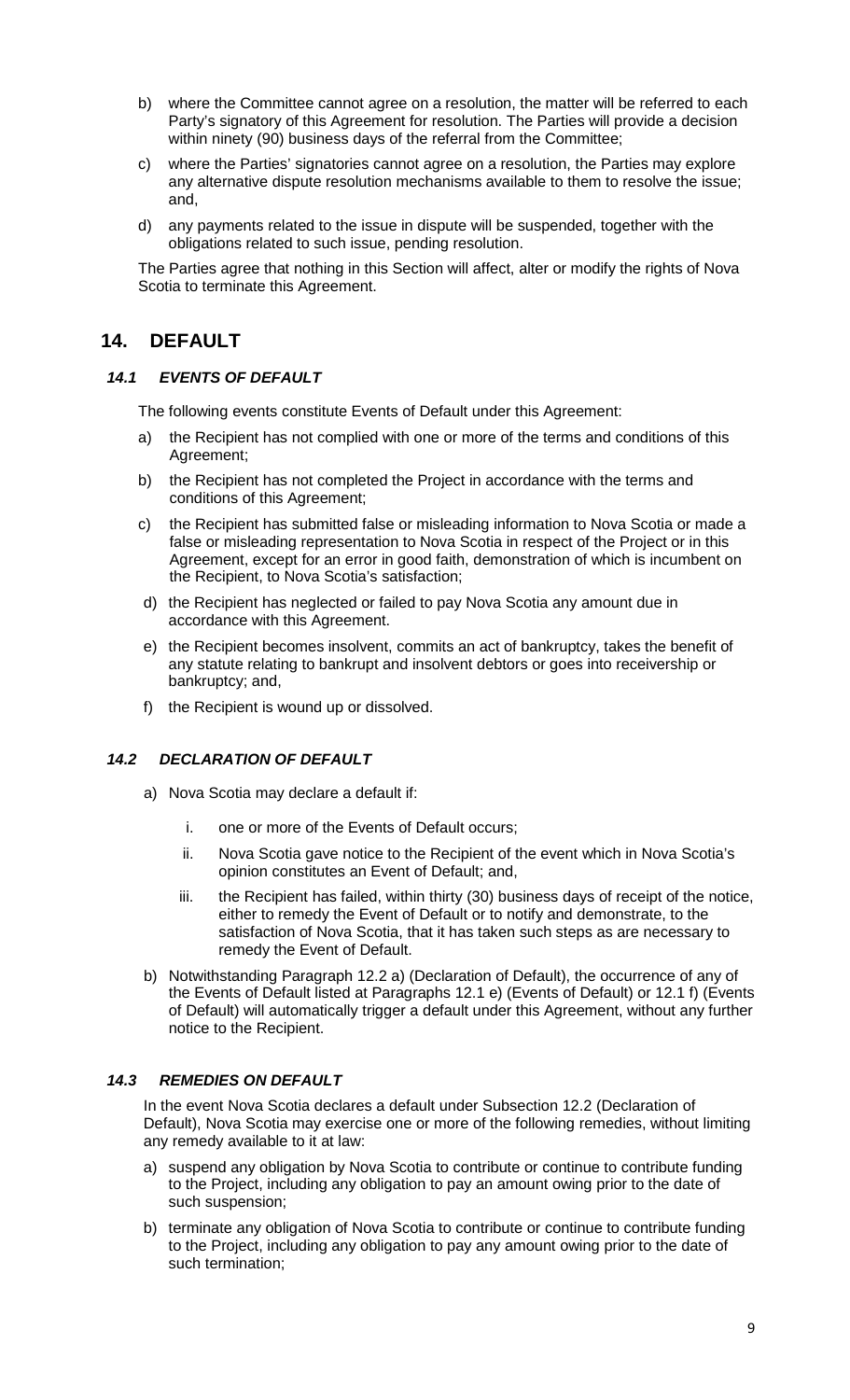- c) require the Recipient to reimburse Nova Scotia all or part of the contribution paid by Nova Scotia to the Recipient for the respective Project;
- d) terminate the Agreement.

## **15. LIMITATION OF LIABILITY**

Nova Scotia, its officers, servants, employees or agents will not be held liable for any injury, including death to any person or for any loss or damage to property of the Recipient or any obligation of the Recipient or anyone else, incurred or suffered by the Recipient, its officers, servants, employees or agents arising directly or indirectly from this Agreement, the Projects or the entering into by the Recipient or its respective officers, servants, employees or agents of a loan, capital lease or other long term obligation in relation to the Project.

## **16. INDEMNIFICATION**

The Recipient will at all times indemnify and save harmless Nova Scotia, its officers, servants, employees, or agents, from and against all actions, whether in contract, tort or otherwise, claims and demands, losses, costs, damages, suits or other proceedings by whomsoever brought or prosecuted in any manner based upon or occasioned by any injury to persons, damage to or loss or destruction of property, economic loss or infringement of rights caused by, in connection with or arising directly or indirectly from this Agreement, the Project or the entering into by the Recipient or its respective officers, servants, employees or agents of a loan, capital lease or other long term obligation in relation to the Project, except to the extent to which such actions, claims, demands, losses, costs, damages, suits or other proceedings relate to the negligence or breach of the Agreement by an officer, servant, employee or agent of Nova Scotia in the performance of his or her duties.

## **17. ASSETS**

### *17.1 DISPOSAL OF ASSETS*

- a) Unless otherwise agreed to by the Parties, the Recipient will retain title to and ownership of an Asset for the Asset Disposal Period.
- b) The Recipient undertakes to notify Nova Scotia in writing, one hundred eighty (180) business days in advance if, at any time during the Asset Disposal Period, the Recipient proposes to sell, lease, encumber, use in a manner other than as described in their request for funding under the Program or in the Agreement, or otherwise dispose of, directly or indirectly, any Asset, other than to Canada, the Province of Nova Scotia, a Crown Corporation, or a wholly-publicly owned entity and, upon disposition, undertakes to reimburse Nova Scotia, at Nova Scotia's discretion, any funds received from Nova Scotia for that Project.

### **18. GENERAL**

### *18.1 SURVIVAL*

The Parties' rights and obligations which, by their nature, extend beyond the termination of this Agreement, will survive any termination of this Agreement.

### *18.2 ACCOUNTING PRINCIPLES*

All accounting terms will have the meanings assigned to them, all calculations will be made and all financial data to be submitted will be prepared, in accordance with the GAAP in effect in Canada.

### *18.3 DEBTS DUE TO THE PROVINCE AND REPAYABLE CONTRIBUTIONS*

a) Any amount owed to Nova Scotia under this Agreement by the Recipient will constitute a debt due to the Province, which the Recipient will reimburse Nova Scotia forthwith on demand.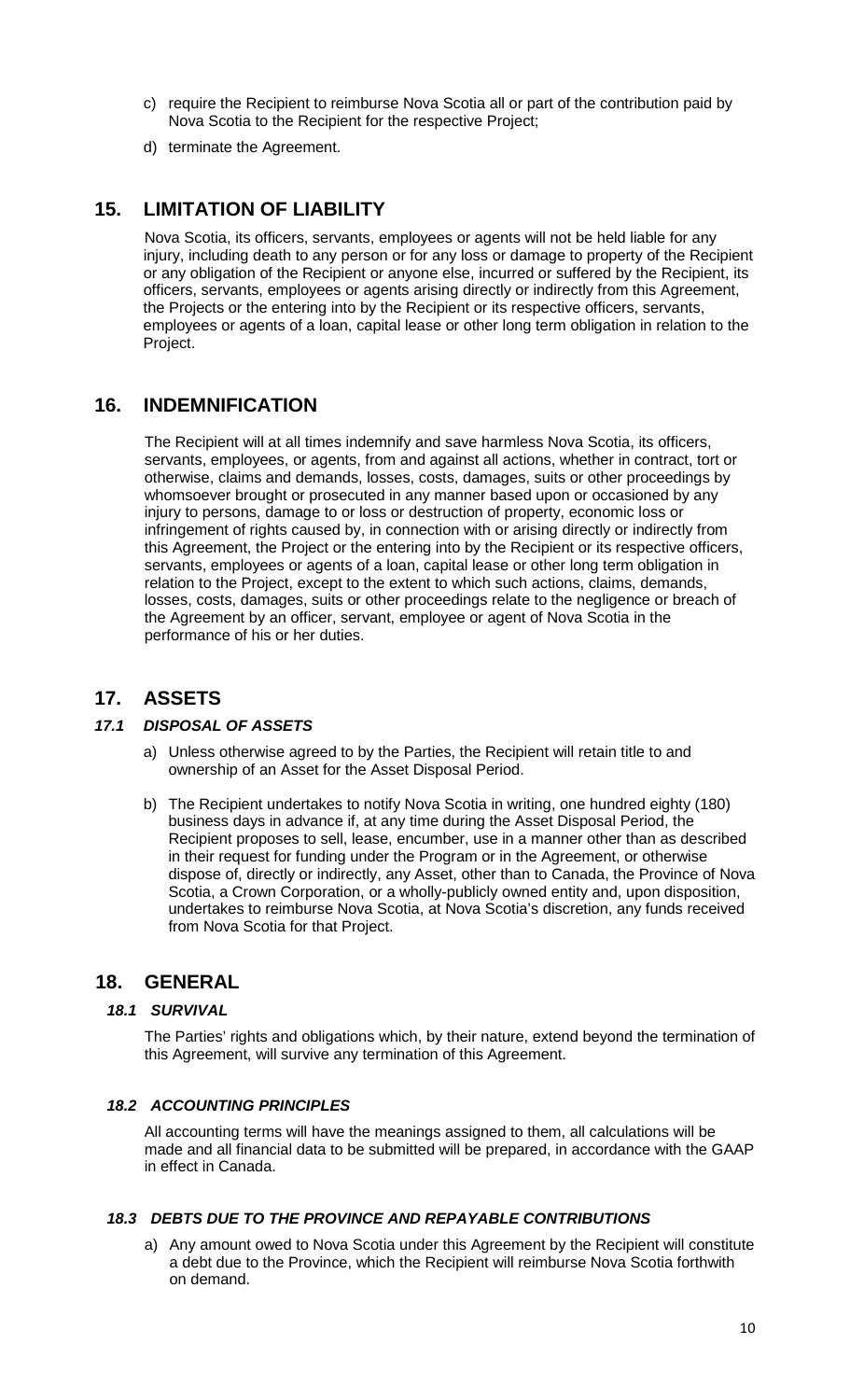b) In addition to the foregoing, the Recipient acknowledges and agrees that any such debt is a debt due to Her Majesty in right of the Province of Nova Scotia or the Minister of Finance may deduct or set off the amount of such debt out of any sums of money that may be due or payable to the Recipient by Her Majesty in right of the Province or a Crown corporation.

### *18.4 INTEREST ON DEBTS DUE*

Debts due to Nova Scotia will accrue interest.

### *18.5 CONFLICT OF INTEREST*

No current or former public servant or public office holder to whom any post-employment, ethics and conflict of interest legislation, guidelines, codes or policies of Nova Scotia applies will derive direct benefit from this Agreement unless the provision or receipt of such benefits is in compliance with such legislation, guidelines, policies or codes. The Recipient will promptly inform Nova Scotia should it become aware of the existence of any such situation.

### *18.6 NO AGENCY, PARTNERSHIP, JOINT VENTURE, ETC.*

- a) No provision of this Agreement and no action by the Parties will establish or be deemed to establish a partnership, joint venture, principal-agent relationship or employer-employee relationship in any way or for any purpose whatsoever between Nova Scotia and the Recipient or between Nova Scotia and a Third Party.
- b) The Recipient will not represent itself, including in any Contract, as a partner, employee or agent of the Province.

#### *18.7 NO AUTHORITY TO REPRESENT*

Nothing in this Agreement is to be construed as authorizing any person, including a Third Party, to contract for or to incur any obligation on behalf of Nova Scotia or to act as an agent for Nova Scotia. The Recipient will take the necessary action to ensure that any Contract contains a provision to that effect.

#### *18.8 ASSIGNMENT*

The Recipient will not transfer or assign its rights or obligations under this Agreement without the prior written consent of Nova Scotia. Any attempt by the Recipient to assign any of the rights, duties or obligations of this Agreement without the Nova Scotia's express written consent is void.

#### *18.9 SEVERABILITY*

If for any reason a provision of this Agreement that is not a fundamental term of this Agreement between the Parties is found to be or becomes invalid or unenforceable, in whole or in part, and if both Parties agree, it will be deemed to be severable and will be deleted from this Agreement, but all the other terms and conditions of this Agreement will continue to be valid and enforceable.

#### *18.10 AMENDMENTS*

This Agreement, which includes its schedules, can only be amended in writing by the Parties.

#### *18.11 WAIVER*

A Party may waive any of its rights under this Agreement only in writing. Any tolerance or indulgence demonstrated by the Party will not constitute a waiver.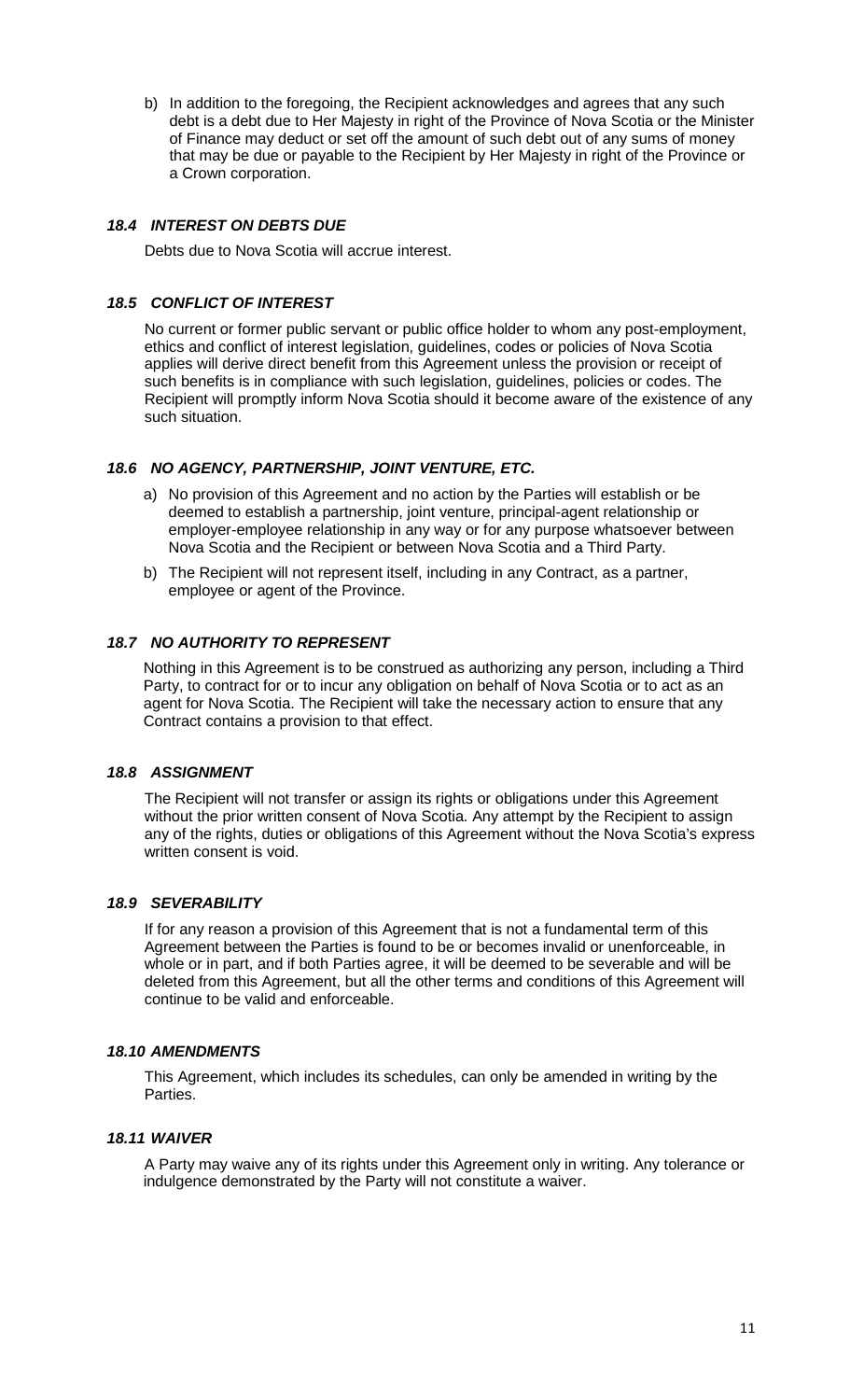#### *18.12 NOTICE*

Any notice provided under this Agreement may be delivered in person, sent by mail or facsimile, addressed to: for Nova Scotia:

> Aileen Waller-Hebb, Director of Grants and Programs Department of Municipal Affairs Maritime Centre 14 North 1505 Barrington Street Halifax, Nova Scotia B3J 2M4

or to such other address or facsimile number or addressed to such other person as the Province may, from time to time, designate in writing to the Recipient; and for the Recipient:

> John Traves, A/Chief Administrative Officer Halifax Regional Municipality PO Box 1749, 1841 Argyle Street Halifax, Nova Scotia B3J 3A5

or to such other address or facsimile number or addressed to such other person as the Recipient may, from time to time, designate in writing to Nova Scotia.

Such notice will be deemed to have been received, if sent by mail, when receipt is acknowledged by the other Party; by facsimile, when transmitted and receipt is confirmed; and in person, when delivered.

### *18.13 COMPLIANCE WITH LAWS*

The Recipient will comply with all applicable laws and regulations and all requirements of regulatory bodies having jurisdiction over the subject matter of a Project.

### *18.14 GOVERNING LAW*

This Agreement shall be interpreted and applied exclusively in accordance with the laws of Nova Scotia and the applicable federal laws of Canada. The courts of Nova Scotia shall have exclusive jurisdiction.

### *18.15 SUCCESSORS AND ASSIGNS*

This Agreement is binding upon the Parties and their respective successors and assigns.

### *18.16 INTELLECTUAL PROPERTY*

All intellectual property that arises in the course of a Project will vest in the Recipient.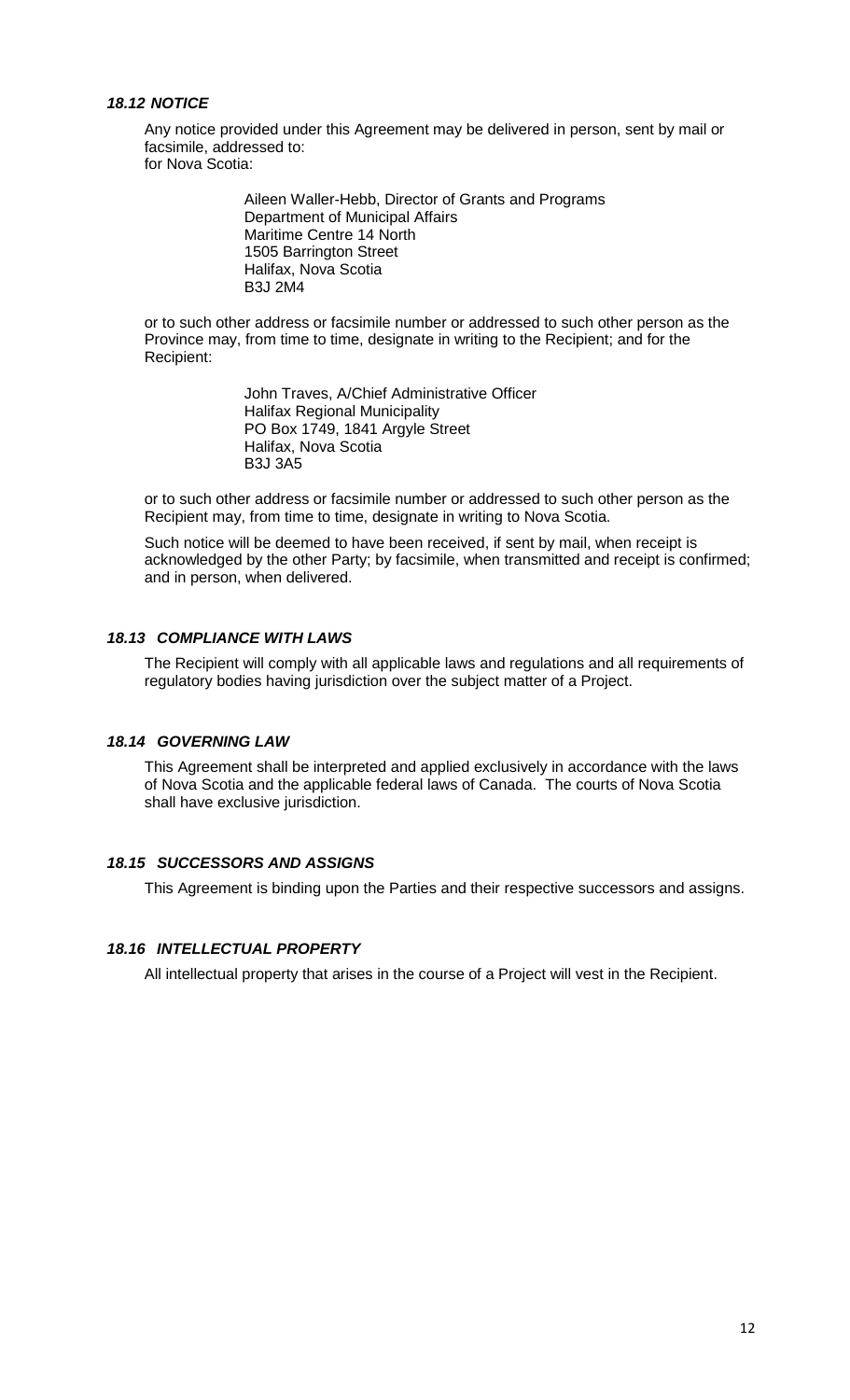# **SIGNATURES**

The Parties have executed this Agreement through authorized representatives on the date stated opposite each respective Party's signature.

| HER MAJESTY THE QUEEN IN RIGHT OF<br><b>NOVA SCOTIA</b>        |
|----------------------------------------------------------------|
| The Honourable Zach Churchill<br>Minister of Municipal Affairs |
| <b>HALIFAX REGIONAL MUNICIPALITY</b>                           |
|                                                                |
|                                                                |
|                                                                |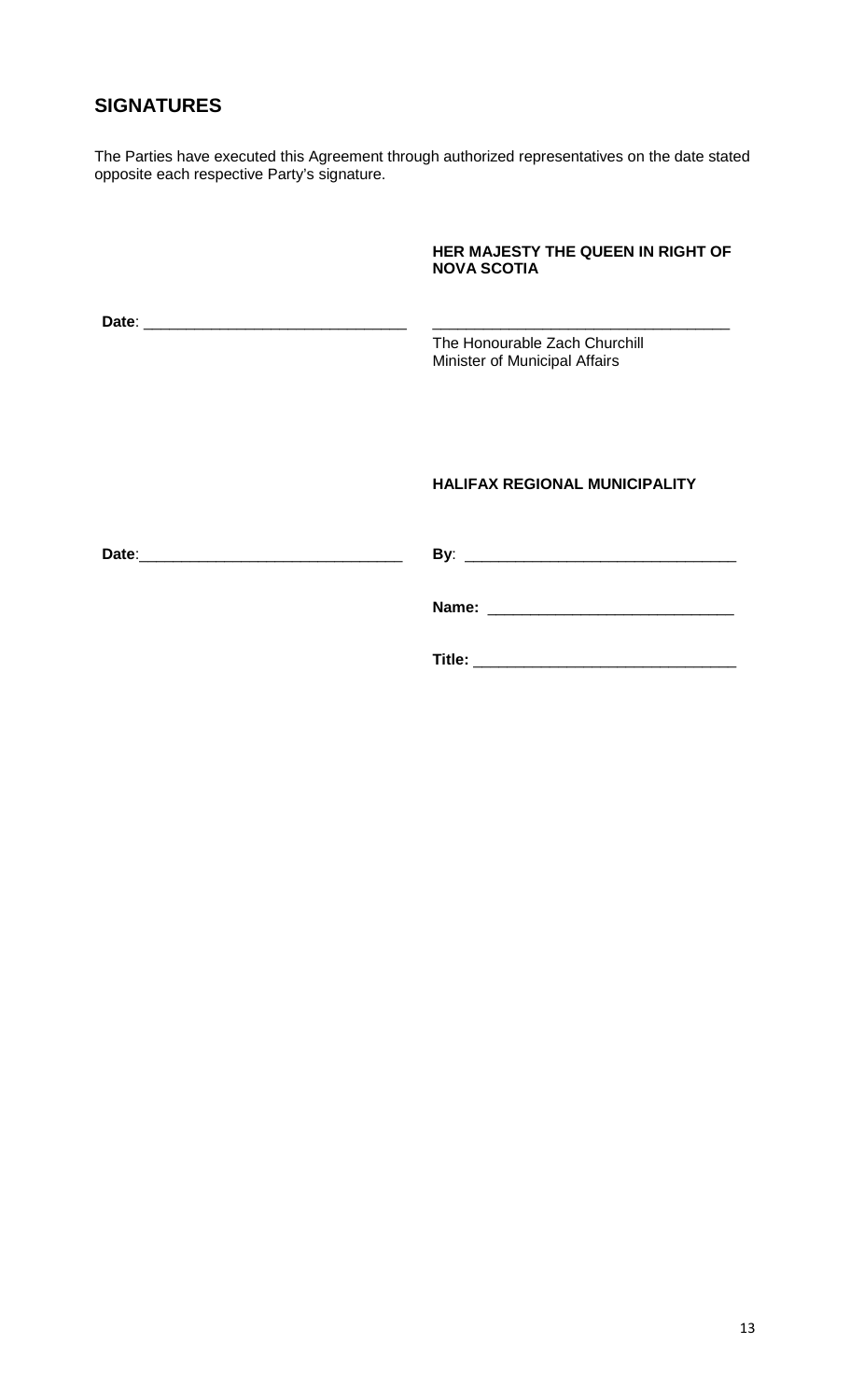# *SCHEDULE A – ELIGIBLE AND INELIGIBLE EXPENDITURES*

### **A.1 ELIGIBLE EXPENDITURES**

Eligible Expenditures will include only the following:

- a) the capital costs of acquiring, constructing or renovating a tangible asset, as defined and determined according to Generally Accepted Accounting Principles in Canada;
- b) expenditures directly associated with joint communication activities (press releases, press conferences, translation, etc.) related to funding recognition as set out in Schedule D (Communications Protocol);
- c) all planning (including plans and specifications) and assessment costs specified in the agreement such as the costs of environmental planning, surveying, engineering, architectural supervision, testing and management consulting services for the Project. Nova Scotia will contribute no more than fifteen percent (15%) of its contribution to a Project to this cost;
- d) the costs of engineering and environmental reviews, including environmental assessments as defined in the Canadian Environmental Assessment Act 2012 and the costs of remedial activities, mitigation measures and follow-up identified in any environmental assessment;
- e) costs of Aboriginal consultation;
- f) the Recipient audit and evaluation costs as specified in the Agreement;
- g) the incremental costs of the Recipient's employees may be included as Eligible Expenditures under the following conditions:
	- the Recipient is able to demonstrate that it is not economically feasible to tender a Contract and clearly demonstrate that there is value for money in using internal employees;
	- the employee or equipment is engaged directly in respect of the work that would have been the subject of the Contract; and
	- the arrangement is approved in advance and in writing by Nova Scotia.
- h) leasing of equipment related to the construction of the Project; and,
- i) other costs that, in the opinion of Nova Scotia, are considered to be direct and necessary for the successful implementation of the Project and have been approved by Nova Scotia in writing prior to being incurred.

Eligible Expenditures in respect of the Project can begin to accrue effective as of its Project Approval Date. However, all Eligible Expenditures outlined above can be reimbursed to the Recipient only following the Effective Date of the Agreement.

### **A.2 INELIGIBLE EXPENDITURES**

The following are expenditures that are not eligible:

- a) expenditures incurred before the Project Approval Date;
- b) expenditures incurred after the Project Closure Date with the exception of expenditures related to audit and evaluation requirements pursuant to the Agreement;
- c) the expenditures related to developing a business case or proposal for funding;
- d) the expenditures related to purchasing land, buildings and associated real estate and other fees;
- e) financing charges and interest payments on loans;
- f) leasing land, buildings, equipment and other facilities, except those specified as Eligible Expenditures in A.1.i) above;
- g) furnishings and non-fixed assets which are not essential for the operation of the Project.
- h) general repairs and maintenance of a Project and related structures, unless they are part of a larger capital expansion project;
- i) services or works normally provided by the Recipient, incurred in the course of implementation of the Project, except those specified as eligible expenditures;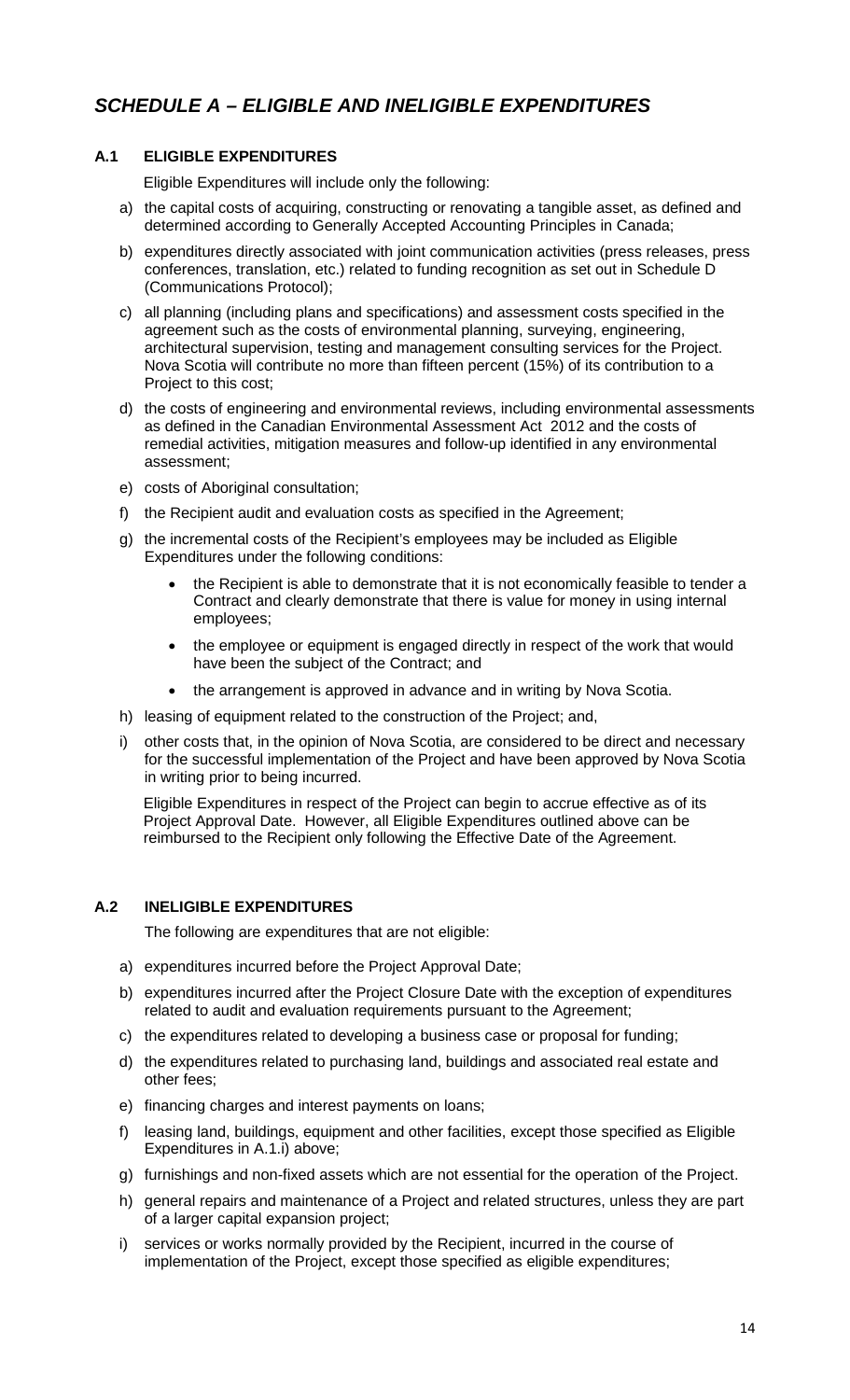- j) the expenditures related to any goods and services which are received through donations or in-kind contributions;
- k) any overhead expenditures, including salaries and other employment benefits of any employees of the Recipient, direct or indirect operating or administrative expenditures of Recipients, and more specifically expenditures related to planning, engineering, architecture, supervision, management and other activities normally carried out by staff except in accordance with subsections 1(c) and 1(g) in the Eligible Expenditures above;
- l) taxes for which the Recipient is eligible for a tax rebate and all other expenditures eligible for rebates; and,
- m) legal fees.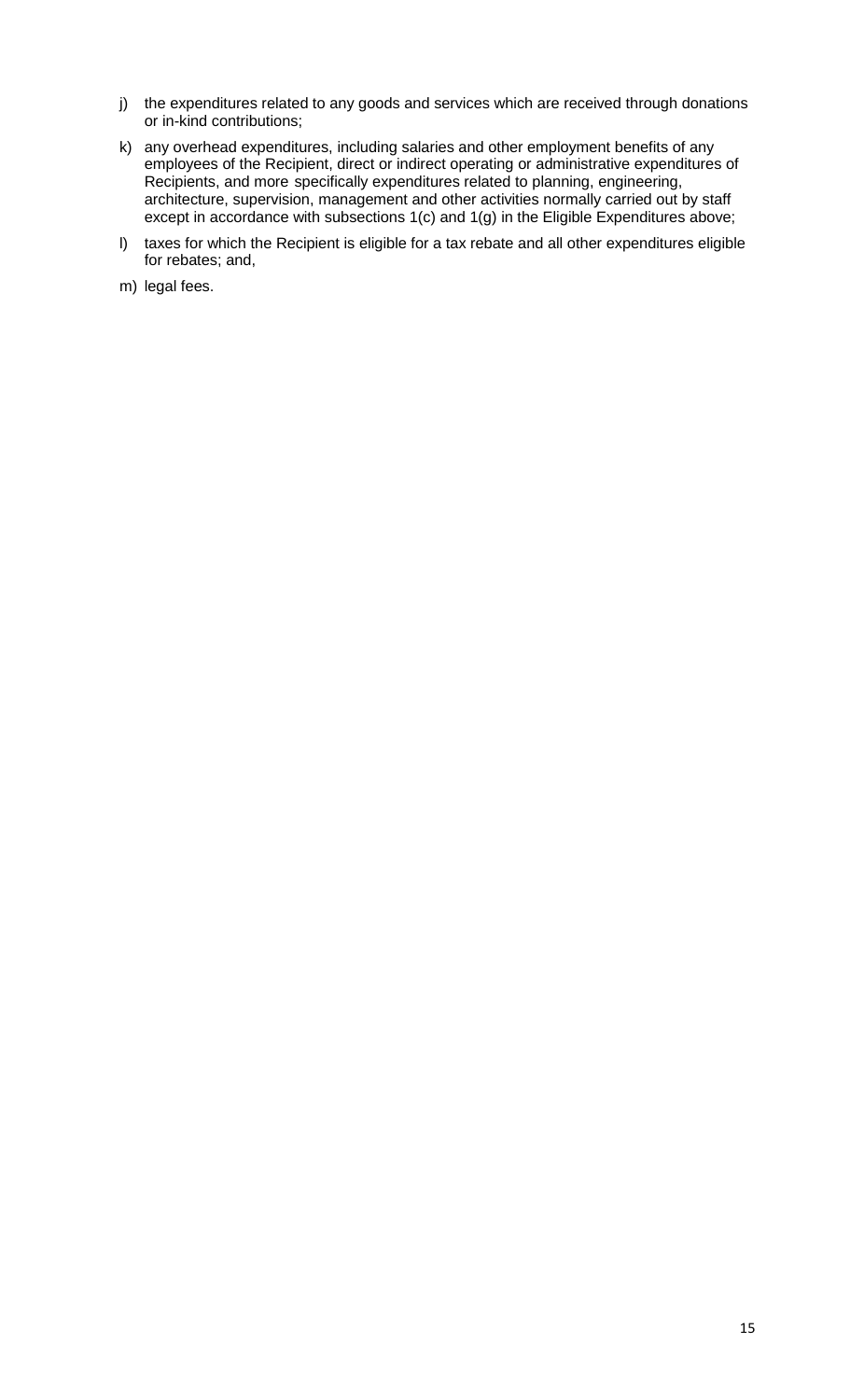# *SCHEDULE B – STATEMENT OF WORK*

**Recipient: Halifax Regional Municipality**

**Project Name: Bus Replacement Bundle**

**Project Number: 05-14-0184**

### **Project Description:**

The Project involves the renewal of the Halifax Transit Fleet through the purchase of ten conventional 40-foot accessible low floor buses as replacements for older buses and six Access A Bus vehicles. The conventional buses to be replaced are those with high floor and non-accessible buses. The new accessibility features included are low floor with kneeling, wheelchair ramp, flip seats and wheelchair positions and bicycle racks.

**Condition Precedent: N/A Condition Subsequent: N/A Project Approval Date: May 24, 2016**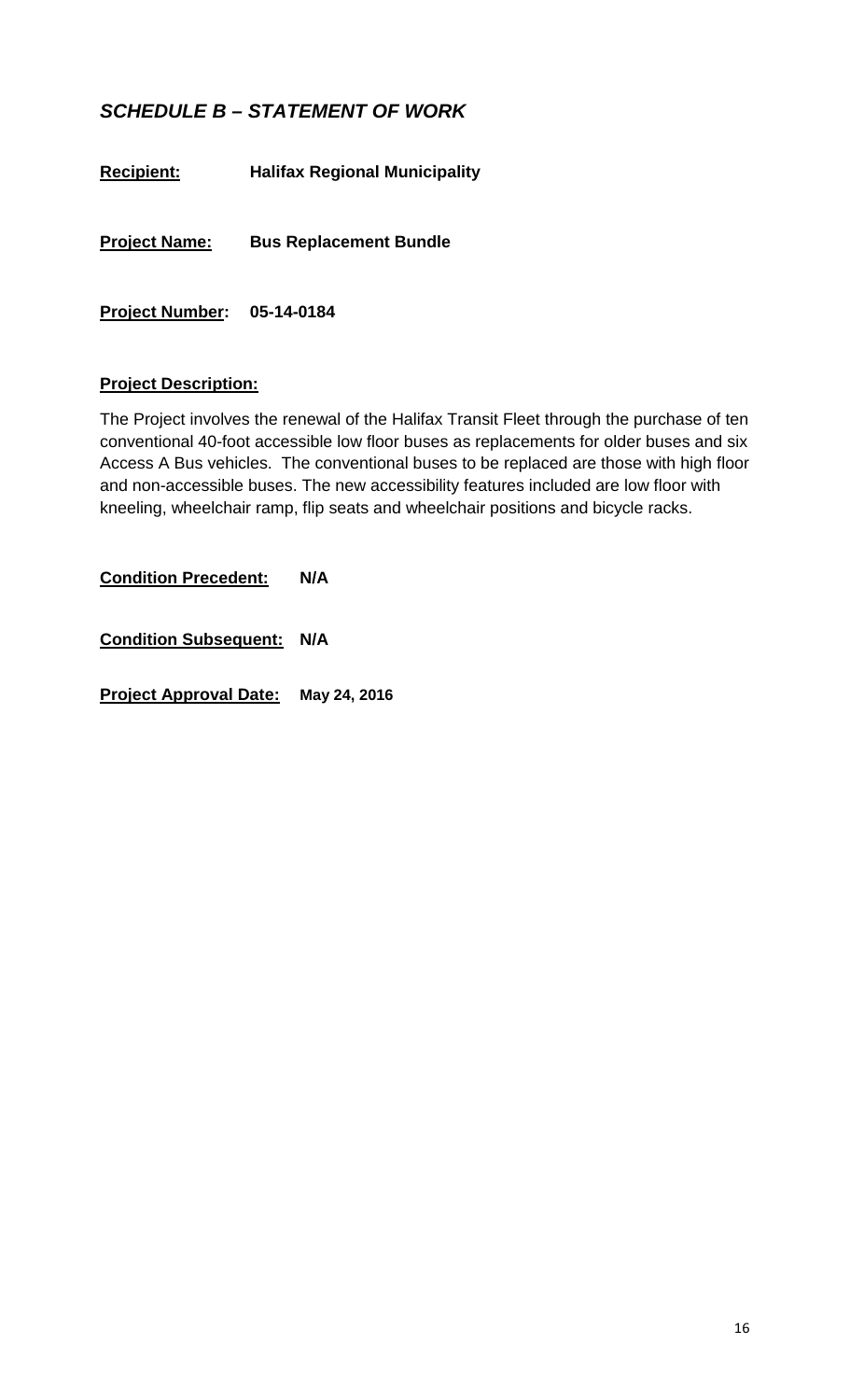# *SCHEDULE C - STATEMENT OF FINANCIAL CONTRIBUTION*

**Recipient: Halifax Regional Municipality**

**Project Name: Bus Replacement Bundle**

**Project Number: 05-14-0184**

### **Contribution by Nova Scotia:**

Nova Scotia agree to pay a contribution to the Recipient of not more than 33.33 percent (33.33%) of the total Eligible Expenditures for the Project up to a maximum of **\$ 1,833,333.**

| Total Estimated<br>Costs: | \$5,592,000 | <b>Total Shareable</b><br>Costs: | \$5,500,000 |
|---------------------------|-------------|----------------------------------|-------------|
|---------------------------|-------------|----------------------------------|-------------|

### **Project Cash Flow**

| <b>Estimated</b><br><b>Expenditures</b>                          | <b>Forecast</b>                                                             |             |         |
|------------------------------------------------------------------|-----------------------------------------------------------------------------|-------------|---------|
| <b>Estimated</b><br><b>Contribution by</b><br><b>Nova Scotia</b> | <b>Forecast of Estimated Contribution by Nova Scotia by Fiscal</b><br>Year* |             |         |
|                                                                  | 2016/17                                                                     | 2017/18     | 2018/19 |
| \$1,833,333                                                      | \$750,000                                                                   | \$1,083,333 | \$0     |

\*Note: Unexpended commitments may carry forward to the subsequent fiscal year(s) subject to the other terms and conditions of the Contribution Agreement.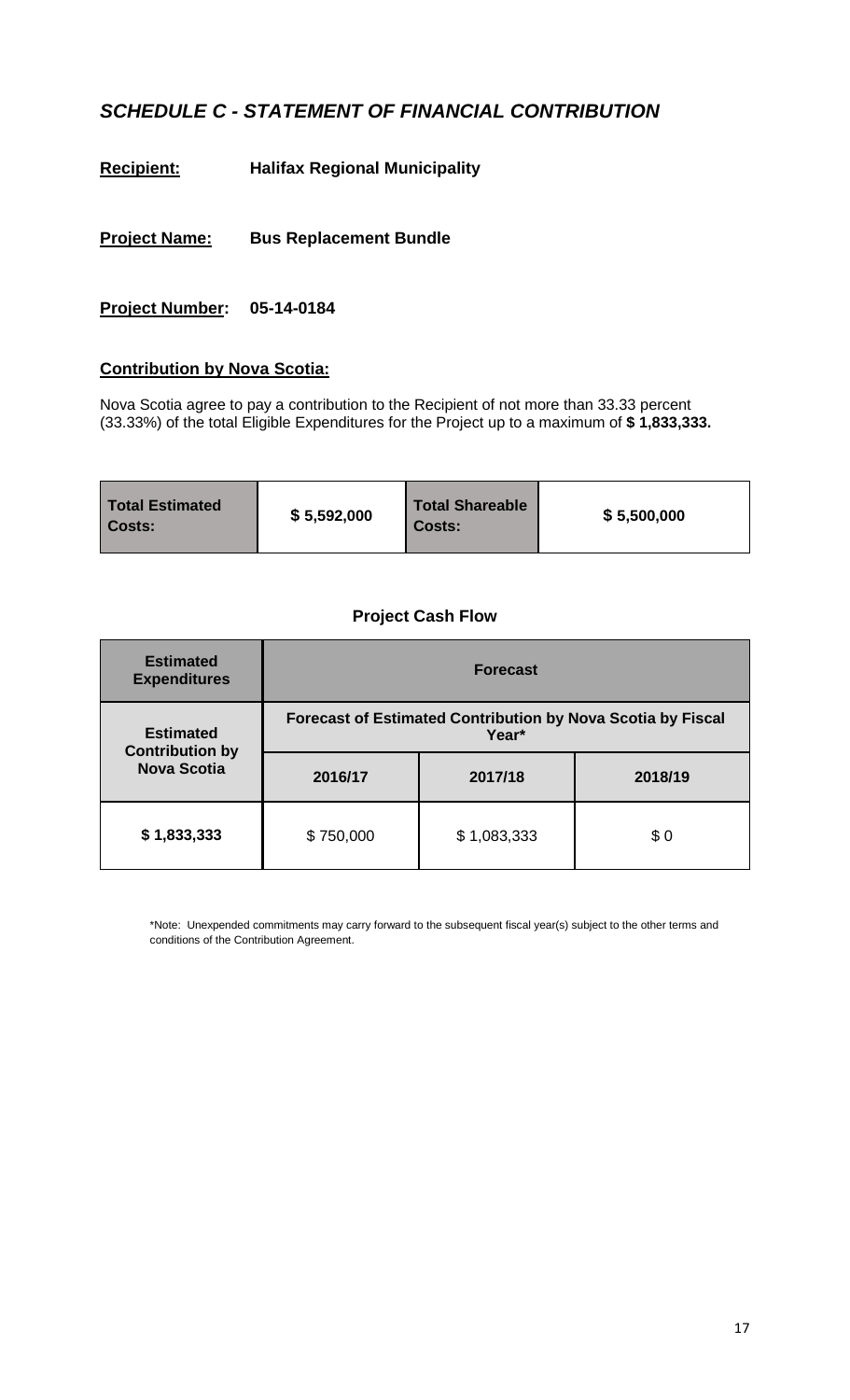# *SCHEDULE D – COMMUNICATIONS PROTOCOL*

### **D.1 PURPOSE**

This Communications Protocol outlines the roles and responsibilities of each of the Parties with respect to communications activities related to the funded Project(s).

This Communications Protocol will guide all communications activity planning, development and implementation with a view to ensuring efficient, structured, continuous and coordinated communications to the Canadian public.

The provisions of this Communications Protocol apply to all communications activities related to any New Building Canada Fund funding, including allocations; and any Project funded under this Agreement. Such communications activities may include, but are not limited to, public or media events, news releases, reports, web and social media products or postings, blogs, project signs, digital signs, publications, success stories and vignettes, photo compilations, videos, advertising campaigns, awareness campaigns, editorials, and multi-media products.

### **D.2 GUIDING PRINCIPLES**

The Parties recognize the importance of managing the delivery of coherent communications activities based on the principle of transparent and open discussion and collaboration.

Communications activities undertaken through this Protocol should ensure that Canadians are informed of infrastructure investments made to help improve their quality of life and that they receive consistent information about Project and their benefits from each Party.

The activities undertaken jointly by Canada, Nova Scotia and the Recipient should recognize the funding of all contributors to the Project.

### **D.3 GOVERNANCE**

At Nova Scotia's request the Parties will form a communications committee that will be responsible for preparing a project communications plan and to oversee its implementation.

### **D.4 PROGRAM COMMUNICATIONS**

Nova Scotia retains the right to meet its obligations to communicate information to Canadians about the New Building Canada Fund and the use of funding through its own communications products and activities.

Nova Scotia may also include general program messaging and an overview of a Project as an example in their own communications products and activities. The Party undertaking these activities will recognize the funding of the Parties.

The Parties agree that they will not unreasonably restrict the other Parties from using, for their own purposes, public communications products related to the New Building Canada Fund that were prepared by Canada, Nova Scotia and if web-based, from linking to it.

### **D.5 OPERATIONAL COMMUNICATIONS**

The Recipient is solely responsible for operational communications with respect to the Project, including but not limited to, calls for tender, construction, and public safety notices. Operational communications as described above are not subject to the federal official language policy.

The Parties will share information promptly with each other should significant media inquiries be received or of emerging media or stakeholder issues relating to a Project arise.

### **D.6 MEDIA EVENTS AND ANNOUNCEMENT FOR ELIGIBLE PROJECT**

Media events include, but are not limited to, news conferences, public announcements, official events or ceremonies, and news releases.